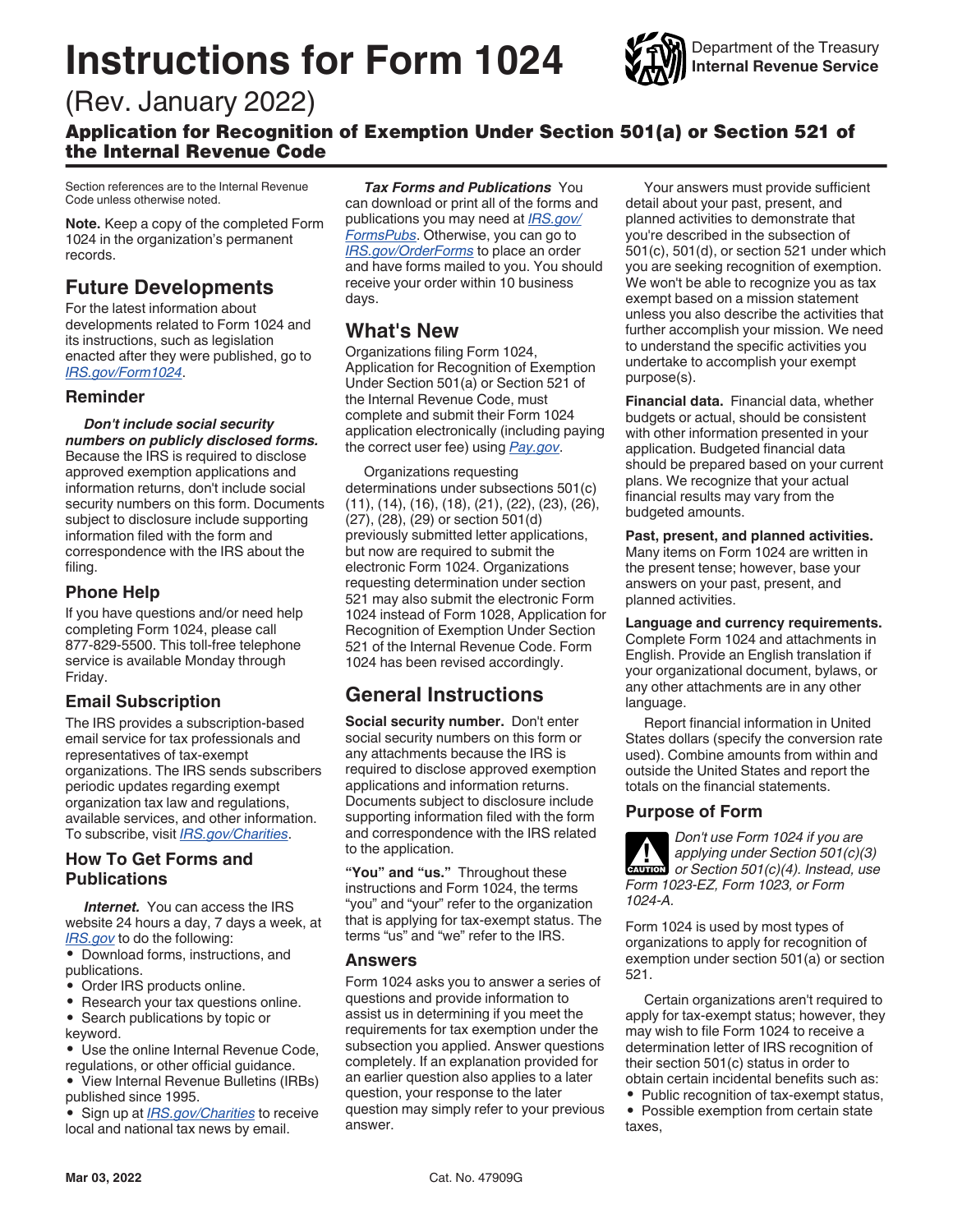• Advance assurance to donors of deductibility of contributions (in certain cases), and

• Nonprofit mailing privileges, etc.

**Group exemption.** Don't use Form 1024 to apply for a group exemption. We may issue a group exemption to a central organization recognizing, on a group basis, the exemption of subordinate organizations on whose behalf the central organization has applied. See Pub. 557 for information on how to apply for a group exemption.

**Leaving a group exemption.** A subordinate organization under a group exemption can use Form 1024 to leave the group and obtain individual exemption. If you're a subordinate organization and wish to leave a group, you should notify your parent organization of your intent to leave the group ruling before filing Form 1024.

# **Application for Reinstatement of Exempt Status and Retroactive Reinstatement**

If your tax-exempt status was automatically revoked for failure to file a return or notice for 3 consecutive years, you must apply to have your tax-exempt status reinstated. You must complete and submit Form 1024 and pay the appropriate user fee, even if you did not previously choose to apply for recognition of exemption.

If your application is approved, your date of reinstatement will generally be the filing date of the application unless you qualify for reinstatement of exemption retroactive to your date of automatic revocation. See Rev. Proc. 2014-11, 2014-3 I.R.B. 411 at *[IRS.gov/IRB2014-3](http://core.publish.no.irs.gov/irb/pdf/wb201403.pdf#page=020)*  for details, including additional requirements for retroactive reinstatement.

#### **Requesting Expedited Review**

We generally review applications for exemption in the order we receive them. We expedite processing of an application only where a written request presents a compelling reason for processing the application ahead of others. Even if your request for expedited processing is approved, this does not mean your application will be immediately approved or denied. Expedited processing means that it will be assigned to a specialist for review ahead of applications received earlier in time. Circumstances generally warranting expedited processing include the following.

• A grant to the applicant is pending and the failure to secure the grant may have an adverse impact on the organization's ability to continue operations.

• The purpose of the newly created organization is to provide disaster relief to victims of emergencies such as floods and hurricanes.

• An IRS error has caused delays in review of the application.

#### **User Fee**

The law requires payment of a user fee with each application. You must pay this fee through *[Pay.gov](http://www.pay.gov/public/home)* when you file Form 1024.

Payments can be made directly from your bank account or by credit or debit card. You won't be able to submit Form 1024 without paying the correct fee.

User fee amounts are listed in Rev. Proc. 2022-5, updated annually. For the current Form 1024 user fee, go to *[IRS.gov/Charities-Non-Profits/User-Fees](http://core.publish.no.irs.gov/irb/pdf/wb202101.pdf#page=252)[for-Tax-Exempt-and-Government-Entities-](http://core.publish.no.irs.gov/irb/pdf/wb202101.pdf#page=252)[Division](http://core.publish.no.irs.gov/irb/pdf/wb202101.pdf#page=252)*. You can also call 877-829-5500.

# **What To File**

All applicants must complete Parts I through VIII of Form 1024 and must provide any required attachments.

# **Attachments to Form 1024**

A complete application will include one or more documents in addition to Form 1024.

*[Pay.gov](http://www.pay.gov/public/home)* can accommodate only one uploaded file. Before submitting Form 1024, consolidate your attachments into a single PDF file. Combine your attachments in the following order.

• Organizing document (required). • Amendments to your organizing

document in chronological order (required if applicable).

• Bylaws or other rules of operation and amendments (if adopted).

• Form 2848, Power of Attorney and Declaration of Representative (if applicable).

• Form 8821, Tax Information Authorization (if applicable).

• Supplemental responses (if your response won't fit in the provided text field) and any additional information you want to provide to support your request (optional).

Expedite request (optional). Put your name and EIN on each page of your supplemental response and identify the part and line number to which the information relates.

### **When To File**

Generally, if you file Form 1024 within 27 months after the month in which you were legally formed, and we approve your application, the effective date of recognition of your exempt status will be your legal date of formation.

If you otherwise meet the requirements for tax exempt status but don't meet the requirements for recognition from your date of formation, the effective date of

recognition of your exempt status will be the date you submitted Form 1024.

For exceptions and special rules, including automatic extensions, see Pub. 557.

### **How To File**

As of January 3, 2022, the IRS requires that Form 1024 applications for recognition of exemption be submitted electronically online at *[Pay.gov](http://www.pay.gov/public/home)*. The IRS will provide a 90-day grace period during which it will continue to accept paper versions of Form 1024 (and letter applications from organizations previously required to submit in that format). To submit Form 1024, you must:

1. Register or have previously registered for an account on *[Pay.gov](http://www.pay.gov/public/home)*.

2. Enter "Form 1024" or "1024" in the search box and select Form 1024.

3. Complete the form.

#### **Filing Assistance**

For help in completing this form or general questions relating to exempt organizations, you may access information on our website at *[IRS.gov/EO](http://www.irs.gov/charities-and-nonprofits)*.

You may find the following publications available on IRS.gov.helpful.

• Pub. 557, Tax-Exempt Status for Your Organization.

• Pub. 598, Tax on Unrelated Business Income of Exempt Organizations.

• Pub. 3079, Tax-Exempt Organizations and Gaming.

• Pub. 4221-NC, Compliance Guide for Tax Exempt Organizations (Other than 501(c)(3) Public Charities and Private Foundations).

# **Signature Requirements**

An officer, director, trustee, or other official who is authorized to sign for the organization must digitally sign Form 1024 at the end of Part VIII. The signature must be accompanied by the title or authority of the signer and the date.

### **Authorized Representative**

**Form 2848.** Upload a completed Form 2848 if you want to authorize a representative to represent you regarding your application. An individual authorized by Form 2848 may not sign the application unless that person is also an officer, director, trustee, or other official who is authorized to sign the application.



*A Centralized Authorization File (CAF) number isn't required to be listed on Form 2848.*

**Form 8821.** Upload a completed Form 8821 if you want to authorize us to discuss your application with the person you have appointed on that form.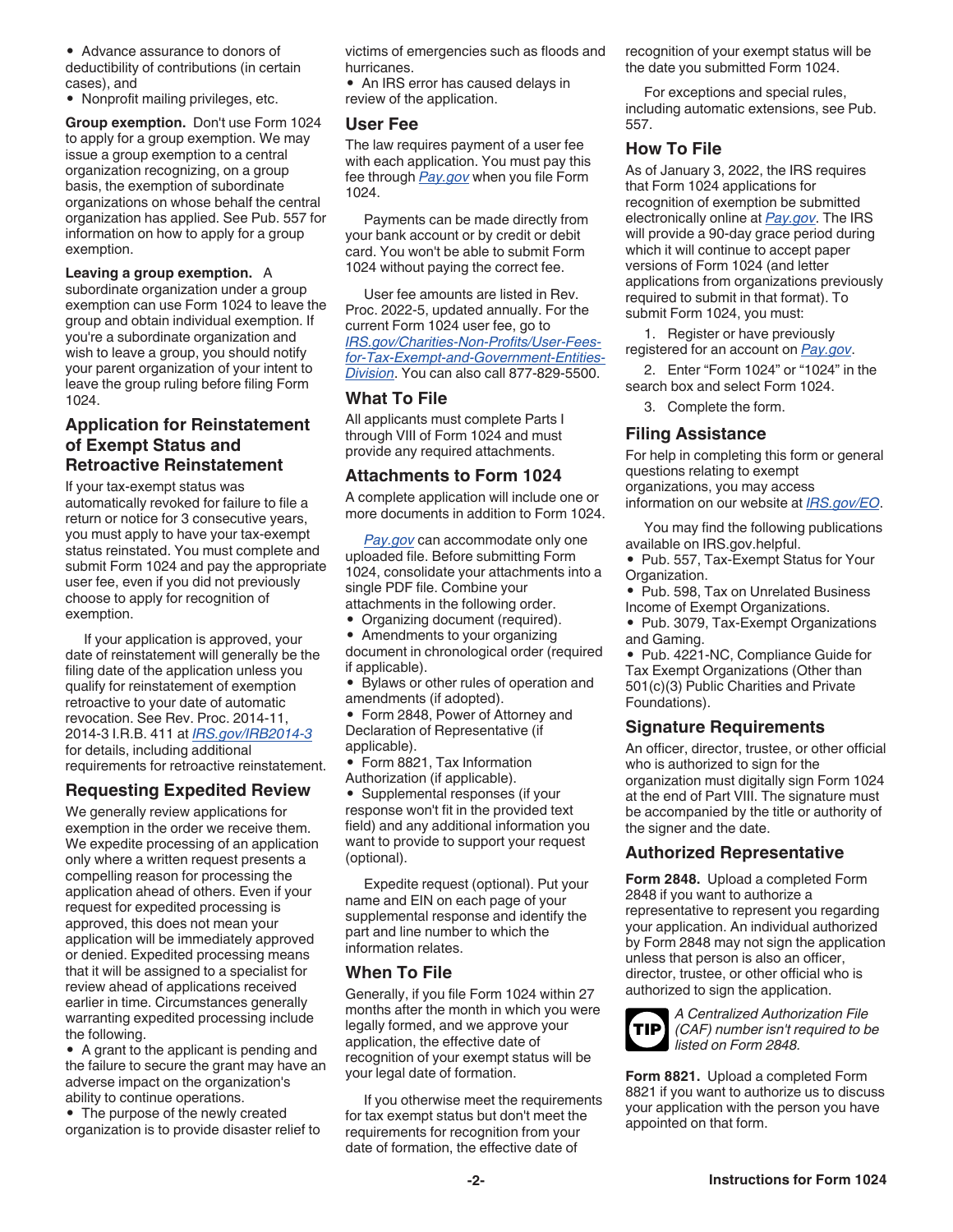Form 8821 doesn't authorize your appointee to advocate your position with respect to the federal tax laws; to execute waivers, consents, or closing agreements; or to otherwise represent you before the IRS. If you want to authorize an individual to represent you, use Form 2848.

# **After You Submit Form 1024**

Unless we approve a request for expedited processing, we'll assign and work your application in the order we received it.

**No additional information needed.** If our review shows that you meet the requirements for tax-exempt status, we'll send you a determination letter stating that you're exempt.

**Additional information needed.** If we can't make a determination without more information, we'll write or call you. Examples of the types of questions you may be asked are available at *[IRS.gov/](https://www.irs.gov/charities-non-profits/charitable-organizations/exempt-organization-sample-questions) [charities-non-profits/charitable](https://www.irs.gov/charities-non-profits/charitable-organizations/exempt-organization-sample-questions)[organizations/exempt-organization](https://www.irs.gov/charities-non-profits/charitable-organizations/exempt-organization-sample-questions)[sample-questions](https://www.irs.gov/charities-non-profits/charitable-organizations/exempt-organization-sample-questions)*.

If the additional information you provide shows that you meet the requirements for exemption, we'll send you a determination letter stating that you're exempt under either section 501(a) or section 521. If we determine that you don't qualify for exemption, we'll send you a letter that explains our position and your appeal rights.

### **Annual Return or Notice While Your Application Is Pending**

Unless you qualify for an exception from the requirement to file an annual return or notice, your filing obligations began as soon as you were formed. If you have an annual information return or tax return due while your Form 1024 is pending, complete the return checking the "Application Pending" box in the heading, Item B, and submit the return as indicated in those instructions.

If you're eligible to file a Form 990-N, e-Postcard, call 877-829-5500 and request to be set up to allow filing of Form 990-N.

**Note:** It takes the IRS up to 6 weeks to update its records before you can file your Form 990-N.

You can find information on return filing requirements and exceptions in Pubs. 557 and 598.



*You may also be required to file other returns, such as* 

*employment tax returns or benefit plan returns, which aren't discussed here.*

*If a Form 990-series return is due while your application is pending, complete and submit the return according to Form 990-series form's instructions.* **CAUTION !**

# **Public Inspection**

**Information available for public inspection.** If we approve exempt status under section 501(a) or section 521, the information that will be open for public inspection includes the following.

• Your complete Form 1024 and any supporting documents.

• All correspondence between you and the IRS concerning Form 1024, including Form 2848.

• Your determination letter.

• Annual information returns (Form 990, 990-EZ, or 990-N) including schedules, except for the names and addresses of contributors and other identifying information about contributors.

**Information not available for public inspection.** The following items won't be open for public inspection.

• Any information relating to a trade secret, patent, style of work, or apparatus that, if released, would adversely affect you (we must approve withholding this information).

• Any other information that would adversely affect national defense (we must approve withholding this information).

• User fee payment information.

• Contributors' names and addresses and other identifying information about contributors included with Form 990 or 990-EZ.

• Form 990-T.

When applying for tax-exempt status, you must clearly identify any information that isn't open to public inspection by marking it as "NOT SUBJECT TO PUBLIC INSPECTION" and include an explanation of why you're asking for the information to be withheld. We will decide whether to withhold the identified information from public inspection.

**Making documents available for public inspection.** Both the organization and the IRS must make the information that is subject to disclosure available for public inspection. The public may request a copy of the information available for public inspection from us by submitting Form 4506-A. The public may also request inspection of the information or a copy of the information directly from you.

You may post the documents required to be available for public inspection on your own website. Information returns and your exemption application materials must be posted exactly as filed with the IRS. You may delete only the information that isn't open for public inspection.

If you post the documents on your website, you can give any person requesting copies the website where the documents may be found, but you don't need to provide copies of the information. However, even if these documents are posted on your website, you must still allow public inspection without charge at your main office during regular business hours.

Documents aren't considered available for public inspection on a website if the otherwise disclosable information is edited or subject to editing by a third party when posted. To date, the IRS hasn't approved any third-party websites for posting.

See Pub. 557 for additional information on public inspection requirements.

### **Foreign Organizations**

Foreign organizations are those that were created in countries other than the United States, its territories, or its possessions. Foreign organizations may apply for tax-exempt status on income earned in the United States in the same way that domestic organizations apply for exempt status. See *Language and currency requirements*, earlier.

*Contributions by U.S. residents to foreign organizations generally*  **CAUTION** *aren't deductible. Tax treaties between the United States and certain foreign countries provide specific limited exceptions.*

**Annual returns for foreign organiza-**

**tions.** A foreign organization that obtains exemption must file an information return annually (Form 990 or Form 990-EZ). However, a foreign organization may file Form 990-N (e-Postcard) instead of Form 990 or Form 990-EZ when its gross receipts from U.S. source income are normally \$50,000 or less and it hasn't conducted significant activity in the United States. See the Instructions for Form 990 and Form 990-EZ for further information. A foreign organization that is subject to unrelated business income tax must file Form 990-T.

**Organizations created in U.S. territories and possessions.** Organizations created in possessions and territories of the United States are generally treated as domestic organizations. If you were created in a U.S. possession or territory, you must complete all required parts of Form 1024 to apply for recognition of exempt status.

Annual filing requirements for an organization created in a U.S. territory or possession are similar to those outlined above for foreign organizations (see Rev. Proc. 2011-15).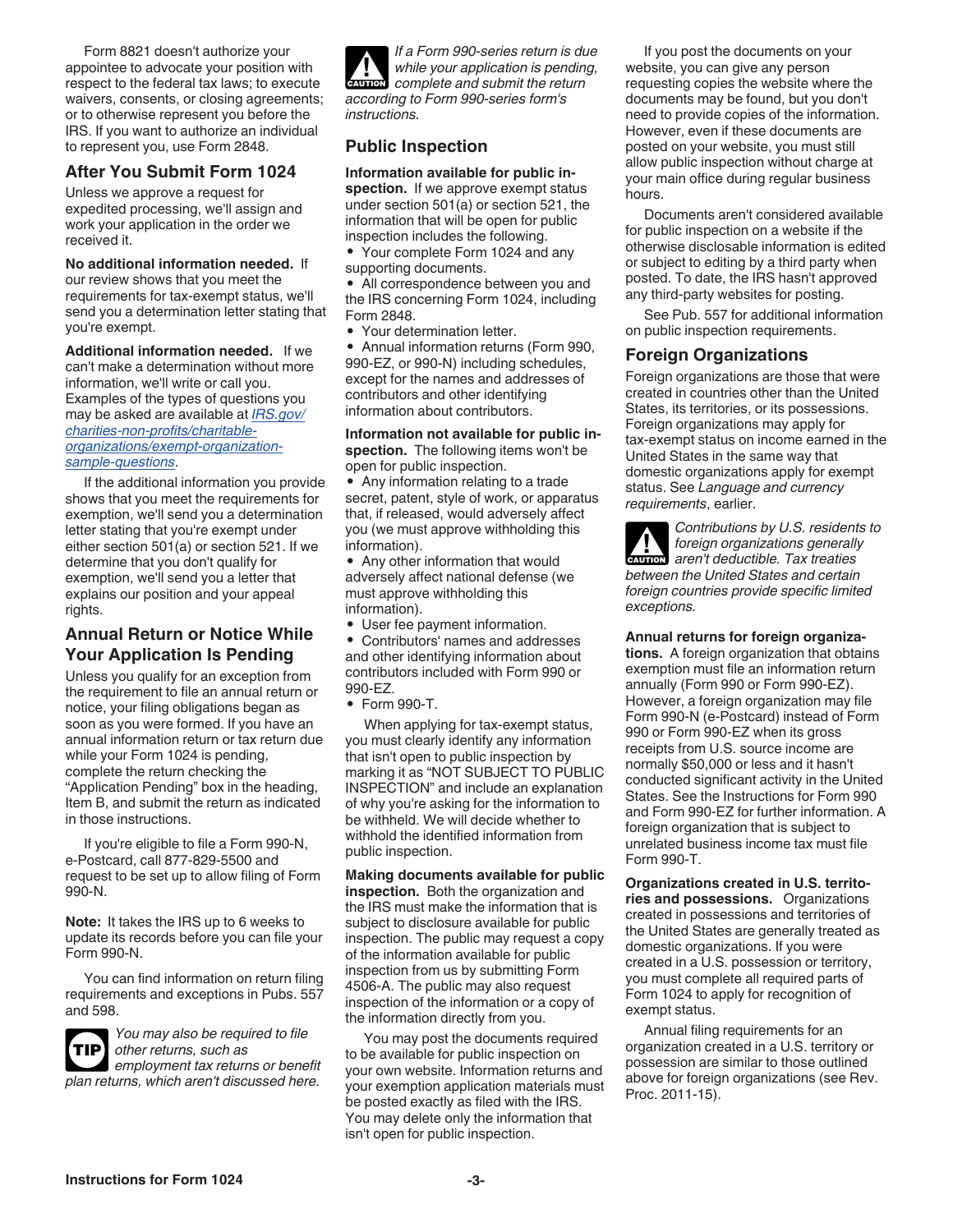# **Specific Instructions**

# **Part I. Identification of Applicant**

**Line 1.** Enter your complete name exactly as it appears in your organizing document, including amendments.

**Line 2.** If you have an "in care of" name, enter it here; otherwise, leave this space blank.

**Lines 3–9.** Enter your complete address where all correspondence will be sent. If mail isn't delivered to your street address and you have a P.O. Box, list your P.O. Box information instead of your street address. For a foreign address, enter your province or state and foreign postal code where indicated.

**Line 10. Employer Identification Number (EIN).** You must have your own EIN. Enter the 9-digit EIN the IRS assigned to you. If you don't have an EIN, you must apply for one before submitting your application. You can find out how to apply for an EIN by visiting *[IRS.gov](http://www.irs.gov/)* and searching for "apply for an EIN." You may apply for an EIN online or by fax or mail. International applicants may call 267-941-1099 (toll call).

**TIP**

*Don't apply for an EIN more than once. If you're unsure of your EIN or whether you have one, call 877-829-5500 for assistance.*



*Don't use the EIN of a related or other organization.*

**Line 11. Month tax year ends.** Select the month your tax year (annual accounting period) ends. Your tax year is the 12-month period on which your annual financial records are based.

**Line 12. Person to contact.** Enter the name and title of the person you want us to contact if we need more information. The person to contact may be an officer, director, trustee, or other individual who is permitted to speak with us according to your bylaws or other rules of operation. Your person to contact may also be an authorized representative, such as an attorney, certified public accountant, or enrolled agent, for whom you're submitting a completed Form 2848 with Form 1024.

**Line 13.** Provide a daytime telephone number for the contact listed on line 12.

**Line 14.** You may provide a fax number for the contact listed on line 12.

**Line 15.** *[Pay.gov](https://www.pay.gov/public/home)* will populate this field with the current user fee for filing Form 1024.

**Line 16.** If you have a website, enter the complete web address. Also, list any websites maintained on your behalf. The

information on your website should be consistent with the information in your Form 1024.

**Line 17. Officers, directors, and trustees.** Enter the full names, titles, and mailing addresses of your officers, directors, and/or trustees. You may use the organization's address for mailing. If you have more than five, check the box provided to add more officer, director, and/or trustee information.

The person who is signing Form 1024 must be listed within the first five entries of  $\ln 47$ 

# **Part II. Organizational Structure**

You must be a corporation, limited liability company, unincorporated association, or trust to be tax exempt. Sole proprietorships, partnerships, or loosely affiliated groups of individuals aren't eligible.

**Line 1. Type of organization and copy of organizing document.** Select your type of organization and, before submitting the form, upload a copy of your organizing document (including any amendments) as part of the required attachment.

**Corporation.** A corporation is an entity organized under a federal or state statute, or a statute of a federally recognized Indian tribal or Alaskan native government.

**Copy of organizing document (articles of incorporation and any amendments).** A corporation's organizing document is its articles of incorporation.

If you formed under state statute, your articles of incorporation (and any amendments) must show certification of filing. This means your articles show evidence that on a specific date they were filed with and approved by an appropriate state authority. The document must be an exact copy of what is on file with your state.

If you don't have a copy of your articles of incorporation showing evidence of having been filed and approved by an appropriate state official, you may submit a substitute copy of your articles of incorporation. This substitute copy may be handwritten, typed, printed, or otherwise reproduced. It must be accompanied by a declaration, signed by an officer authorized to sign for you, that it is a complete and correct copy of the articles of incorporation and that it contains all the powers, principles, purposes, functions, and other provisions by which you currently govern yourself.

**Limited liability company.** A limited liability company (LLC) that files its own exemption application and is recognized as exempt under either section 501(a) or section 521 is automatically treated as a corporation rather than a partnership.

**Copy of organizing document (articles of organization and operating agreement (if adopted) and any amendments).** Instead of articles of incorporation, an LLC's organizing document is its state-approved articles of organization.

If it has adopted an operating agreement, then this document is also part of its organizing document. If you formed under state statute, your articles of organization (and any amendments) must show certification of filing. This means your articles show evidence that on a specific date they were filed with and approved by an appropriate state authority. The document must be an exact copy of what is on file with your state.

If you don't have a copy of your articles of organization showing evidence of having been filed and approved by an appropriate state official, you may submit a substitute copy of your articles of organization. This substitute copy may be handwritten, typed, printed, or otherwise reproduced. It must be accompanied by a declaration, signed by an officer authorized to sign for you, that it is a complete and correct copy of the articles of organization and that it contains all the powers, principles, purposes, functions, and other provisions by which you currently govern yourself.

*If you're an LLC with a tax-exempt organization as its sole member and you want to be treated as a disregarded entity, don't file an exemption application.* **TIP**

**Unincorporated association.** An unincorporated association formed under state law must have at least two members who have signed a written document that creates an entity with a specifically defined purpose.

**Copy of organizing document (articles of association or constitution and any amendments).** Your organizing document must include the name of the organization, its purpose, the date the document was adopted, and the signatures of at least two individuals.

If your copy doesn't contain the proper signatures and date of adoption, you may submit a written declaration that states your copy is a complete and accurate copy of the signed and dated original. Your declaration should clearly indicate the original date of adoption.

*Bylaws may be considered an organizing document only if they include the required elements listed above.* **TIP**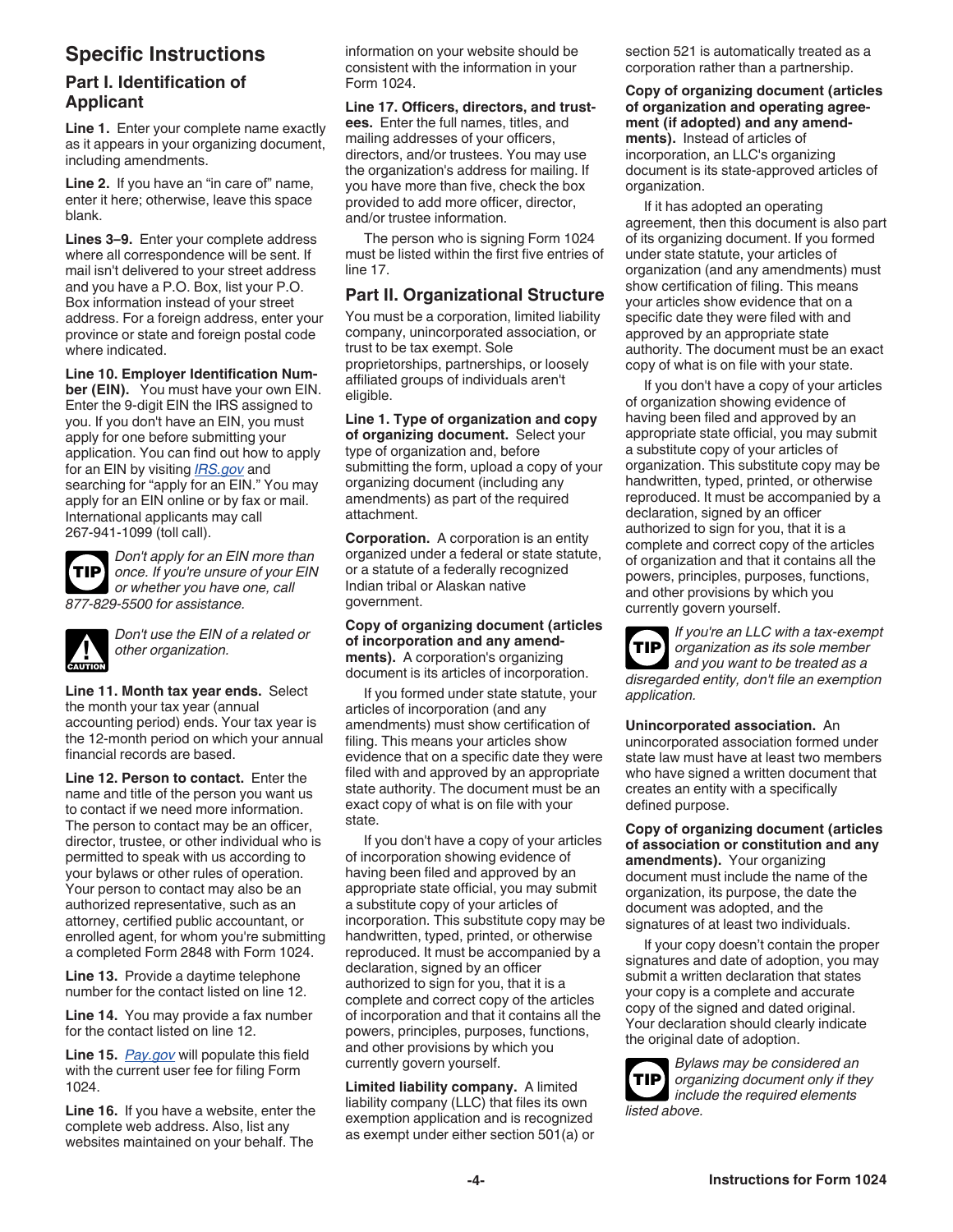**Trust.** A trust may be formed by a trust agreement or declaration of trust. A trust may also be formed through a will. Generally, a trust must be funded with property, such as money, real estate, or personal property.

**Copy of organizing document (trust agreement/declaration of trust or will and any amendments).** Your trust agreement (and any amendments) must be signed by at least one trustee.

If your trust agreement copy isn't signed, you may submit a written declaration that states your copy is a complete and accurate copy of the signed and dated original. Your declaration should clearly indicate the original date that it was signed.

For trusts created by a will, include a copy of the death certificate or a statement indicating the date of death, and a copy of the relevant portions of the will.

*If your trust agreement continues to provide for distributions for*  **c** *to provide for distributions for*<br> **CAUTION** *non-charitable interests, you won't qualify for tax-exempt status.*

**Line 2. Formation date.** The date you enter should be consistent with your organizing document.

• If you're a corporation, enter the date that your articles of incorporation were filed and approved by the appropriate authority.

• If you're an LLC, enter the date that the appropriate authority filed your articles of organization or other organizing document.

• If you're an unincorporated association, enter the date that your organizing document was adopted by the signatures of at least two individuals.

• If you're a trust (other than a trust formed by a will), enter the date your trust was funded. If your trust agreement provided for any non-charitable interests, enter the date that non-charitable interests expired. If you were formed by a will, enter the date of death or the date any non-charitable interests expired.

**Line 3. State of formation.** Enter the jurisdiction (for instance, the state or the federally recognized tribal government) under the laws of which you were incorporated or otherwise formed. This may not be the place in which you're physically located. For example, if you're physically located in New York, but incorporated under Massachusetts law, enter Massachusetts.

For purposes of completing this application, you're formed under the laws of a foreign country if you aren't formed under the laws of the Unites States, its territories and possessions, federally recognized Indian tribal or Alaska native governments, or the District of Columbia.

**Line 4.** Bylaws are generally the internal rules and regulations of an organization. If you have bylaws, upload a current copy (including any amendments). Bylaws don't need to be signed unless they are your organizing document as described in the instructions for line 1 above.

#### **Part III. Your Activities**

**Reminder.** Answer all questions in this part as they pertain to your past, present, and planned activities.

**Line 1.** Describe completely and in detail your past, present, and planned activities. Your narrative description of activities should be thorough and accurate because we determine whether you qualify for exempt status based on the information in your application.

For each past, present, or planned activity, include information that answers the following questions:

- What is the activity?
- Who conducts the activity?

• What percentage of your total time is allocated to the activity? (Combined time percentages should add up to 100%)

• How is the activity funded (for example, donations, fees, etc.) and what percentage of your overall expenses is allocated to this activity?

• How does the activity further your exempt purposes?

**501(c)(15) - Mutual Insurance Companies or Associations.** If you are applying under section 501(c)(15), provide the following in addition to your narrative description of activities:

• Whether you're a member of a controlled group of corporations as defined in section 831(c)(2)(C)(ii). (Disregard section 1563(b)(2)(B) in determining whether the organization is a member of a controlled group.)

**Note.** You would be considered a member of a controlled group of corporations if you were not exempt from tax under section 501(a). In applying section 1563(a), use a "more than 50%" stock ownership test to determine whether the applicant or any other corporation is a member of a controlled group.

• If you are a such a member, include in the following table the total amount received by you and all other members of the controlled group. If not, include only the amounts that relate to you.

|                                                                | (a) Current Year | <b>3 Prior Tax Years</b> |                                                                                                                                                                                                                                |     |  |  |
|----------------------------------------------------------------|------------------|--------------------------|--------------------------------------------------------------------------------------------------------------------------------------------------------------------------------------------------------------------------------|-----|--|--|
|                                                                |                  | (b)                      | (c)                                                                                                                                                                                                                            | (d) |  |  |
| 1. Direct written premiums *                                   |                  |                          |                                                                                                                                                                                                                                |     |  |  |
| 2. Reinsurance assumed **                                      |                  |                          |                                                                                                                                                                                                                                |     |  |  |
| 3. Reinsurance ceded **                                        |                  |                          |                                                                                                                                                                                                                                |     |  |  |
| 4. Net written premiums<br>((line 1 plus line 2) minus line 3) |                  |                          |                                                                                                                                                                                                                                |     |  |  |
|                                                                |                  |                          | ** The coldition is a site of the collection of the following of the following of a concerted and change completed in the computer magnetic magnetic magnetic magnetic magnetic magnetic magnetic magnetic magnetic magnetic m |     |  |  |

\*1. In addition to other direct written premiums, include on line 1 the full amount of any prepaid or advance premium in the year the prepayment is received. For example, if a \$5,000 premium for a 3-year policy was received in the current year, include the full \$5,000 amount in the Current Year column. \*\*2 and \*\*3. If you entered an amount on line 2 or 3, upload a copy of the reinsurance agreement into which you have entered.

**501(c)(29) - CO-OP Health Insurance Issuers.** If you are applying under section 501(c)(29) as a qualified nonprofit health insurance issuer (QNHII), provide the following in addition to your narrative description of activities:

1. Upload a copy of both the Notice of Award issued by Centers for Medicare

and Medicaid Services (CMS) and the fully executed Loan Agreement with CMS.

2. The following representations:

• Except to the extent allowed by section 1322(c)(4) of the Patient Protection and Affordable Care Act, no part of your net earnings inures to the benefit of any private shareholder or individual, or has so inured since the later of your date of formation or March 23, 2010;

• No substantial part of your activities constitutes, or has constituted since the later of your date of formation or March 23, 2010, carrying on propaganda, or otherwise attempting to influence legislation; and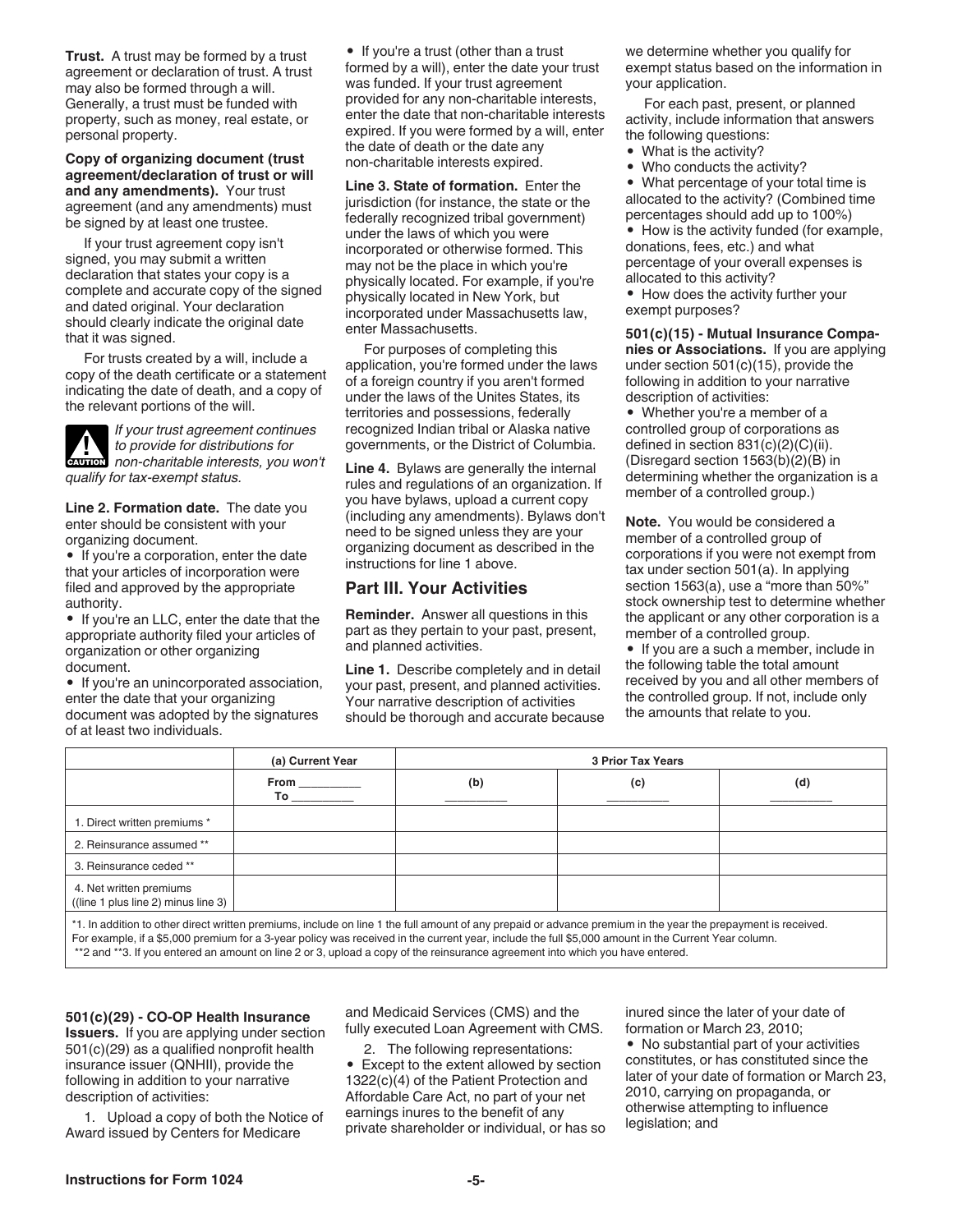• You do not participate or intervene in (including the publishing or distributing of statements) any political campaign on behalf of (or in opposition to) any candidate for public office, nor have you so participated or intervened since the later of your date of formation or March 23, 2010.

**Line 2. National Taxonomy of Exempt Entities (NTEE) code.** An NTEE code is a three-character series of letters and numbers that generally describe a type of organization. Enter the code from the list of NTEE codes, located in Appendix A, that best describes you. For more information and more detailed definitions of these codes developed by the National Center for Charitable Statistics (NCCS), visit the Urban Institute, NCCS website at nccs.urba.org.



*NTEE codes are also used for purposes other than identification of organizations described in section 501(a) or section 521. Therefore, all codes in the list don't necessarily correspond to a section 501(a) or section 521 purpose.*

**Line 3.** Describe any money or time (whether volunteer or paid) you spent or will spend attempting to influence the selection, nomination, election, or appointment of any person to any federal, state, or local public office or to an office in a political organization.

**Line 4.** You are a successor to another organization if you:

• Took or will take over activities previously conducted by another organization,

• Took or will take over 25% or more of the fair market value of the net assets of another organization, or

• Were established upon the conversion of an organization from for-profit to nonprofit status.

**Line 4a.** A for-profit organization is one in which persons are permitted to have an ownership or partnership interest, such as corporate stock. It includes sole proprietorships, corporations, and other entities that provide for ownership interests.

**Line 5.** Answer "Yes" if you have members and enter the requested information.

**Line 6.** Indicate if you distribute, or plan to distribute, any of your property or funds (such as a distribution of profits) to your shareholders or members.

**Line 7.** Answer "Yes" if you have or will issue stock as a means of indicating ownership by your members or others. Enter the requested information.

**Line 8.** If you should cease operations as a tax-exempt organization, explain to whom your assets will be distributed.

**Line 9.** Answer "Yes" if you provide or will provide insurance through a third party or provide the insurance yourself.

**Line 10.** Answer "Yes" if you make grants, loans, or other distributions (such as goods) to a foreign organization. A relationship between you and the recipient organization includes the following situations.

• You control the recipient organization, or it controls you through common officers, directors, or trustees, or through authority to approve budgets or expenditures.

• You and the recipient organization were created at approximately the same time and by the same persons.

• You and the recipient organization operate in a coordinated manner with respect to facilities, programs, employees, or other activities.

Persons who exercise substantial influence over you also exercise substantial influence over the recipient organization.

**Lines 10d–10f.** The Office of Foreign Assets Control (OFAC) of the U.S. Department of the Treasury administers and enforces economic and trade sanctions based on U.S. foreign policy and national security goals against certain governments, entities, and individuals, as directed in Executive Orders. As part of the comprehensive and sustained campaign against terrorist financing, all U.S. persons, including U.S.-based charities, are prohibited from dealing with persons (individuals and entities) identified as being associated with terrorism on OFAC's Specially Designated Nationals and Blocked Persons List (OFAC SDN List). Information about OFAC sanction programs and the OFAC SDN List are available at *[treasury.gov/](https://home.treasury.gov/policy-issues/office-of-foreign-assets-control-sanctions-programs-and-information) [ofac](https://home.treasury.gov/policy-issues/office-of-foreign-assets-control-sanctions-programs-and-information)*. If you make grants, loans, distributions, or you provide goods or services to a foreign organization or engage in activities in a foreign country, you are responsible to know whether an OFAC sanctions program applies and whether your activities require a license from OFAC to engage in a transaction that otherwise would be prohibited.

**Line 11.** A foreign country is a country other than the United States, its territories and possessions, and the District of Columbia.

**Lines 11a–11c.** The Office of Foreign Assets Control (OFAC) of the U.S. Department of the Treasury administers and enforces economic and trade sanctions based on U.S. foreign policy and national security goals against certain governments, entities, and individuals, as

directed in Executive Orders. As part of the comprehensive and sustained campaign against terrorist financing, all U.S. persons, including U.S.-based charities, are prohibited from dealing with persons (individuals and entities) identified as being associated with terrorism on OFAC's Specially Designated Nationals and Blocked Persons List (OFAC SDN List). Information about OFAC sanction programs and the OFAC SDN List are available at *[treasury.gov/](https://home.treasury.gov/policy-issues/office-of-foreign-assets-control-sanctions-programs-and-information) [ofac](https://home.treasury.gov/policy-issues/office-of-foreign-assets-control-sanctions-programs-and-information)*. If you make grants, loans, distributions, or you provide goods or services to a foreign organization or engage in activities in a foreign country, you are responsible to know whether an OFAC sanctions program applies and whether your activities require a license

### **Part IV. Compensation and Other Financial Arrangements**

otherwise would be prohibited.

from OFAC to engage in a transaction that

**Line 1.** Answer "Yes" if you pay or will pay compensation to your officers, directors, trustees, employees, members, or independent contractors.

**Line 1a.** A conflict of interest arises when a person in a position of authority over an organization, such as a director, officer, or manager, may benefit personally from a decision he or she could make. Adoption of a conflict of interest policy is not required to obtain tax-exempt status. However, by adopting a policy, you will be choosing to put in place procedures that will help you avoid the possibility that those in positions of authority may receive an inappropriate benefit.

Reasonable compensation is the amount that would ordinarily be paid for like services by like organizations under like circumstances as of the date the compensation arrangement is made. Establishing and documenting reasonable compensation is important because excessive compensation may result in excise taxes on both the individual and you. In addition, excessive compensation may jeopardize your tax-exempt status.

**Line 1b.** A fixed payment means a payment that is either a set dollar amount or fixed through a specific formula where the amount doesn't depend on discretion. For example, a base salary of \$200,000 that is adjusted annually based on the increase in the Consumer Price Index is a fixed payment.

A nonfixed payment means a payment that depends on discretion. For example, a bonus of up to \$100,000 that is based on an evaluation of performance by the governing board is a nonfixed payment because the governing body has discretion over whether the bonus is paid and the amount of the bonus.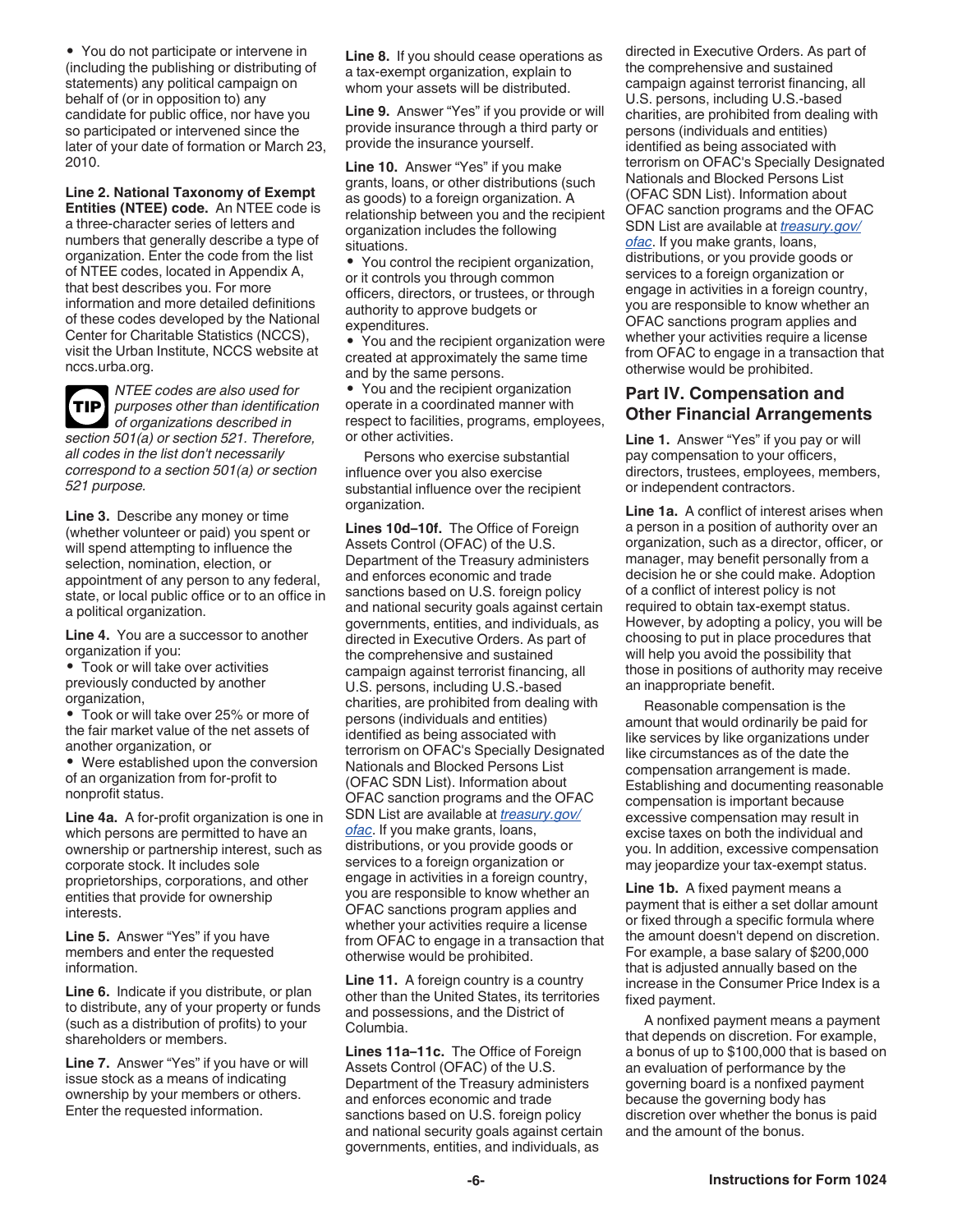**Line 2.** Don't include purchases or sales of goods and services in your normal course of operations that are available to the general public under similar terms and conditions. Answer "Yes" if any of your officers, directors, or trustees:

• Is an officer, director, or trustee in another organization from or to which you will purchase or sell goods, services, or assets; or

• Possesses more than 35% ownership interest in any organization to which you will purchase or sell goods, services, or assets.

An arm's length standard exists where the parties have an adverse (or opposing) interest. For example, a seller wants to sell his goods at the highest possible price, while a buyer wants to buy at the lowest possible price. These are adverse interests.

In negotiating with a person, an adverse interest is assumed if that person is otherwise unrelated to you in the sense of not being in a position to exercise substantial influence over you or your affairs. If the person is in a position to exercise substantial influence over your affairs, then an arm's length standard requires additional precautions to eliminate the effect of the relationship.

Using a conflict of interest policy, information about comparable transactions between unrelated parties, and reliable methods for evaluating the transaction, are examples of precautions that would help make the negotiation process equivalent to one between unrelated persons.

Fair market value is the price at which property or the right to use property would change hands between a willing buyer and a willing seller, neither being under any compulsion to buy, sell, or transfer property or the right to use property, and both having reasonable knowledge of relevant facts.

**Line 3.** Answer "Yes" if any of your officers, directors, or trustees:

• Is an officer, director, or trustee in another organization that has a lease, contract, loan, or other agreement with you; or

• Possesses more than a 35% ownership interest in any organization that has a lease, contract, loan, or other agreement with you.

For example, answer "Yes," if one of your directors is an officer for a section 501(c)(3) organization with whom you have a lease for office space or if one of your directors owns more than 35% of the voting stock of a corporation to which you made a loan.

**Line 4.** Indicate if you perform any services for any other organization or individual for which you receive a fee. **Line 5.** A joint venture is a legal agreement in which the persons jointly undertake a transaction for mutual profit. Generally, each person contributes assets and shares risks. Like a partnership, joint ventures can involve any type of business transaction and the persons involved can be individuals, groups of individuals, companies, or corporations.

#### **Part V. Financial Data**

#### **A. Statement of Revenue and Expenses**

You must complete the Statement of Revenue and Expenses for a total of 3 years including the current year.

**Completed less than 1 year.** If you existed less than 1 year, provide projections of your likely income and expenses for your current year and next 2 years based on a reasonable and good faith estimate of your finances for a total of 3 years financial information.

**Completed at least 1 year but fewer than 3.** If you've existed for more than 1 year but fewer than 3 years, provide your actual income and expenses for the current year and 1 year prior and projected income and expenses for next year for a total of 3 years financial information.

**Completed more than 3 years.** If you've existed more than 3 years, provide your actual income and expenses for the current year and 2 years prior for a total of 3 years financial information.



*We may request financial data for more than 3 years.*

**Preparing the statement.** Prepare the statement using the method of accounting you use in keeping your books and records. Place financial information for the year you're filing this form in the column marked Current tax year.

Prepare the statement using the accounting period you entered on Part I, line 11. Enter "0" if a particular revenue or expense doesn't apply to you.

Your financial information should reflect your activities described in this application.

**Line 1.** Enter the total gifts, grants, and contributions you receive. Include items of value that you receive as gifts, grants, or contributions. Do not include membership dues reported on line 2.

**Line 2.** Enter the amount you receive from members to provide support to the organization. Do not include payments from members or on behalf of members to purchase admissions, merchandise, services, or use of facilities.

**Line 3.** Enter your gross income from dividends, interest, payments received on securities, loans, rents, and royalties that are held for investment purposes.

**Line 4.** Enter your net income from unrelated business activities. Unrelated business income generally is income from any trade or business activity that is regularly carried on, not conducted with substantially all (at least 85%) volunteer labor, and not related to your exempt purposes. Special rules apply to organizations described in section 501(c) (7), (9), or (17). In addition, unrelated business income can be generated by assets you acquire with debt ("debt-financed income"). (You can take this amount from Form 990-T, if filed.)

See Pub. 598 for additional information regarding unrelated business income.

**Line 5.** Enter amounts any local tax authority collects from the public on your behalf.

**Line 6.** Enter the value of services or facilities a governmental unit furnishes to you. Use the fair market value of the services or facilities. Don't include the value of services or facilities generally provided to the public without charge.

**Line 7.** Enter the total income from all sources not reported on lines 1 through 6, or lines 9, and line 11. Provide an itemized list showing each type and amount of income included on this line. Also, briefly describe each type of income.

**Line 9.** Enter income from activities that you conduct to further your exempt purposes (excluding amounts listed on other lines). Also, include as gross receipts the income from activities conducted:

• Intermittently (not regularly carried on), such as an occasional auction;

• With substantially all (at least 85%) volunteer labor, such as a car wash;

• For the convenience of members, students, patients, officers, or employees, such as a parking lot for a school's students and employees; or

• With substantially all contributed

merchandise, such as a thrift store. See Pub. 598 for additional information

regarding income that isn't from an unrelated trade or business. Gross receipts also includes payment by a governmental unit that may be called a grant but is actually payment for a service or facility for the use of the government payer, rather than for the direct benefit of the public.

**Note.** The state government gives a conservation group a grant to study the effects of a new sewage treatment plant on an ecologically significant woodland area. Although the payment is called a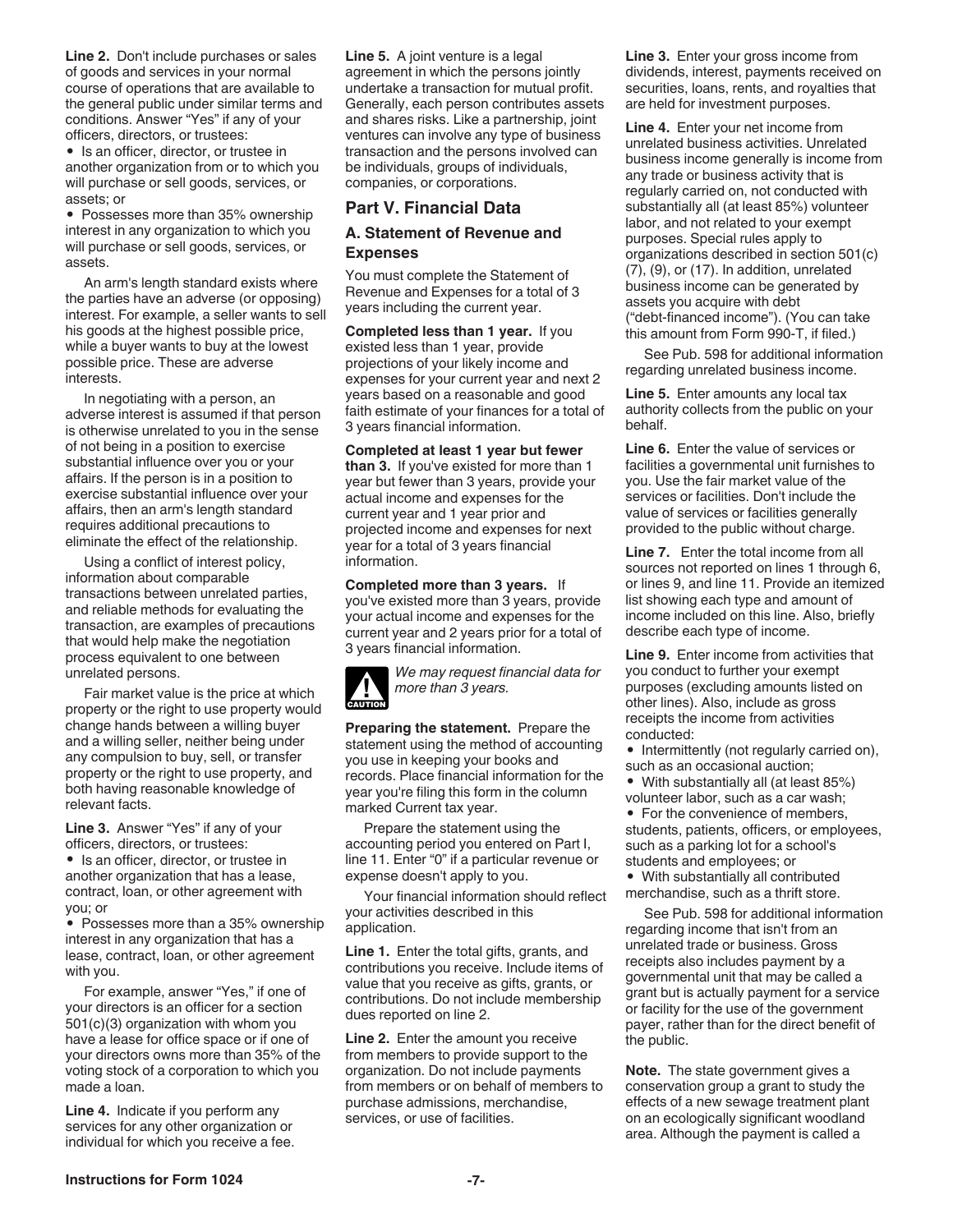grant, it is actually gross receipts that should be included on Line 9.

The payment is by a governmental unit (state) for a study for its own use, not for the direct benefit of the general public. A for-profit consulting company could have done the study rather than by the tax-exempt conservation group.

Provide an itemized list of your gross receipts on line 24, describing the sources and amounts of income. For payments by a governmental unit, list the payer, the purpose of the payment, and the payment amount.

**Line 11.** Enter any net gain or loss on the sale of capital assets. Provide an itemized list by asset category (for example, real estate or securities) showing gross sales, cost or other basis/sales expenses), and gain or loss by asset category on line 24. You may use the format in Figure 2.

#### **Figure 2. Net Gain or Loss On Sales of Capital Assets**

|                                                                                                                                                               | Category        |                |           |  |  |
|---------------------------------------------------------------------------------------------------------------------------------------------------------------|-----------------|----------------|-----------|--|--|
|                                                                                                                                                               | (A) Real Estate | (B) Securities | (C) Other |  |  |
| 1. Gross Sales Price of assets (other<br>than inventory) by category                                                                                          |                 |                |           |  |  |
| 2. Less: Cost or other basis and sales<br>expense                                                                                                             |                 |                |           |  |  |
| 3. Gain or (loss). Subtract line 3 from<br>line $1$ .                                                                                                         |                 |                |           |  |  |
| 4. Net gain or (loss) ---- Add line 3 of Columns (A), (B), and (C), Enter here and on Form 1024-A, Part IX-A. Statement of<br>Revenues and Expenses, line 11. |                 |                |           |  |  |

**Line 13.** Enter the total expenses you incur for soliciting gifts, grants, and contributions included on line 1. Include fees paid to professional fundraisers for soliciting gifts, grants, and contributions.

**Line 14.** Enter the total amounts you pay out to both individuals and organizations. Provide an itemized list on line 24, identifying recipients (using letter designations such as A, B, C, etc., for individuals) a brief description of the purposes or conditions of payments, and the amounts paid.

Maintain (but don't submit) a list showing the names of recipients associated with each letter designation.

**Line 15.** Enter total payments you make to or for the benefit of your members. Provide an itemized list on line 24, identifying recipients (using letter designations), a brief description of the purposes or conditions of payment, and the amounts paid. Do not include any amounts reported on line 14.

Maintain (but don't submit) a list showing the names of recipients associated with each letter designation.

**Line 16.** Enter the total amount of compensation you pay to your officers, directors, and trustees.

Line 17. Enter the total amount of salaries you pay to employees (not reported on line 16 above).

**Line 18.** Enter your total interest expense for the year. Don't include mortgage interest treated as an occupancy expense on line 19.

**Line 19.** Enter the amount you pay for the use of office space or other facilities, heat, light, power, and other utilities, outside

janitorial services, mortgage interest, real estate taxes, and similar expenses.

**Line 20.** Enter the total depreciation, depletion, and similar expenses you incur.

**Line 21.** Enter the total professional fees you pay. Professional fees are amounts charged by individuals and entities that aren't your employees. They include fees for professional fundraisers (other than fees included on line 13, above), accounting services, legal counsel, consulting services, contract management, or any independent contractors.

**Line 22.** Enter any expenses you didn't include in the lines above, such as for program services. Provide an itemized list on line 24, showing the type and amount of each significant expense.

#### **B. Balance Sheet**

Complete the balance sheet for your most recently completed tax year. If you haven't completed a full tax year, use the most current information available. Be sure to enter the year-end date for the information provided and not the date you prepare this application. Enter "0" if a particular asset or liability doesn't apply to you.

**Line 1.** Enter the total interest and noninterest-bearing cash in checking and savings accounts, temporary cash investments (money market funds, CDs, treasury bills, or other obligations that mature in less than 1 year), change funds, and petty cash funds.

**Line 2.** Enter your total accounts receivable that arose from the sale of goods and/or performance of services, less any reserve for bad debt.

**Line 3.** Enter the amount of materials, goods, and supplies you purchased or manufactured and held to be sold or used in some future period.

**Line 4.** Enter the total amount of bonds or notes you issued that will be repaid to you. Provide an itemized list on line 19 that shows the name of the borrower (using a letter designation), the borrower's relationship to you, a brief description of the obligation, the rate of return, the due date, and the amount due.

Maintain (but don't submit) a list showing the names of borrowers associated with each letter designation.

**Line 5.** Enter the total fair market value of corporate stocks you hold. Provide an itemized list of your corporate stock holdings on line 19.

For stock traded on an organized exchange or in substantial quantities over the counter, the schedule should show the name of the corporation, a description of the stock and the principal exchange on which it is traded, the number of shares held, and their value as carried on the organization's books.

**Line 6.** Enter your total amount of loans (personal and mortgage loans) receivable. Provide an itemized list on line 19 that identifies each borrower name (using a letter designation), the borrower's relationship to you, purpose of loan, repayment terms, interest rate, and original amount of loan. Report each loan separately, even if more than one loan was made to the same person.

Maintain (but don't submit) a list showing the names of borrowers associated with each letter designation.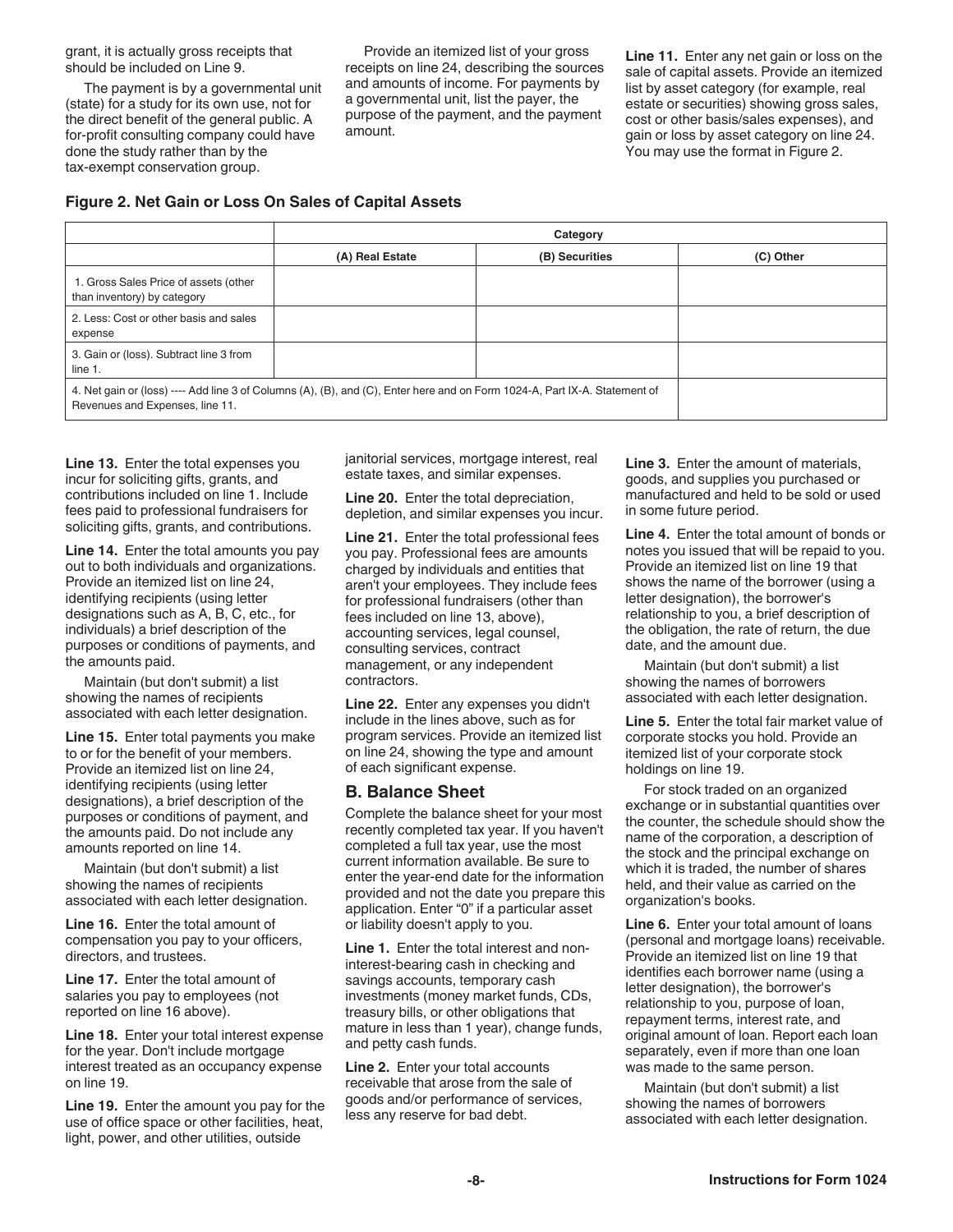**Line 7.** Enter the total book value of your other investments. Include the total book value of governmental securities (federal, state, and municipal), buildings, and equipment held for investment purposes. Provide an itemized list on line 19 identifying and reporting the book value of each building/item of equipment held for investment purposes.

**Line 8.** Enter the total book value of buildings and equipment not held for investment purposes. This includes facilities you own and equipment you use in conducting your exempt activities. Provide an itemized listing on line 19 of these assets held at the end of the current tax year/period, including the cost or other basis.

**Line 9.** Enter the total book value of land not held for investment purposes.

**Line 10.** Enter the total book value of any other category of your assets not reported on lines 1 through 9, for example, patents, copyrights, or other intangible assets. Provide an itemized list of each asset on line 19.

**Line 12.** Enter the total of your accounts payable to suppliers and others, such as salaries payable, accrued payroll taxes, and interest payable.

**Line 13.** Enter the total unpaid portion of grants and contributions you committed to pay to other organizations or individuals.

**Line 14.** Enter the total of your mortgages and other notes payable outstanding at the end of the current year/period. Provide an itemized list on line 19 showing each note separately and the lender's name, purpose of loan, repayment terms, interest rate, and original amount.

**Line 15.** Enter the total amount of any other liabilities not reported on lines 12 through 14. Provide an itemized list on line 19 of these liabilities, including the amounts you owe.

If the organization doesn't use fund accounting, report only the "net assets" account balances, such as capital stock, paid-in capital, and retained earnings or accumulated income.

**Line 17.** Under fund accounting, an organization segregates its assets, liabilities, and net assets into separate funds according to restrictions on the use of certain assets. Each fund is like a separate entity in that it has a self-balancing set of accounts showing assets, liabilities, equity (fund balance), income, and expenses. If you don't use fund accounting, report only the net assets account balances, which include capital stock, paid-in capital, retained earnings or accumulated income, and endowment funds.

### **Part VI. Reinstatement After Automatic Revocation**

**Line 1.** Answer "Yes" if your exempt status was automatically revoked under section 6033(i)(1) for failure to file required annual returns or notices for 3 consecutive years and you're applying for reinstatement.

Rev. Proc. 2014-11, 2014-3 I.R.B 411, provides procedures for seeking reinstatement of an organization's exempt status depending upon its size, the number of times it's been automatically revoked, and the timeliness of filing for reinstatement. Review the revenue procedure to determine which section applies to you.

**Line 1a.** Select the section of Rev. Proc. 2014-11 under which you're applying for reinstatement.

**Section 4.** Select this section if: • You were eligible to file either Form 990-EZ or Form 990-N for each of the 3 consecutive years that you failed to file; • This is the first time you have been automatically revoked pursuant to Section 6033(j)(1); and

• You're submitting this application not later than 15 months after the later of the date of your Revocation Letter or the date on which the IRS posted your name on the Auto-Revocation List at *[apps.irs.gov/app/eos/](https://apps.irs.gov/app/eos/)*.

By selecting Section 4, you're also attesting that your failure to file was not intentional and you have put in place procedures to file required returns or notices in the future.

*If your exempt status was automatically revoked more than*  **automatically revoked more**<br>
once, you're not eligible for *reinstatement under Section 4; however, you may apply for reinstatement under Section 5, Section 6, or Section 7.*

**Section 5.** Select this section if: • You are ineligible to file for reinstatement under Section 4; and • You're submitting this application not later than 15 months after the later of the date of your Revocation Letter or the date on which the IRS posted your name on the Auto-Revocation List at *[apps.irs.gov/app/eos/](https://apps.irs.gov/app/eos/)*.

By selecting Section 5, you're also attesting that you have filed the required annual returns, your failure to file was not intentional, and you have put in place procedures to file required returns or notices in the future.

Describe how you exercised ordinary business care and prudence in determining and attempting to comply with your filing requirements in at least 1 of the 3 years of revocation. Include a detailed explanation of all the facts and

circumstances that led to the failure, the discovery of the failure, and the steps you have taken or will take to avoid or mitigate future failures to file timely returns or notices.

**Section 6.** Select this section if: • You're applying for reinstatement of your tax-exempt status more than 15 months from the later of the date of the Revocation Letter or the date on which the IRS posted your name on Auto-Revocation List at

*[apps.irs.gov/app/eos/](https://apps.irs.gov/app/eos/)*.

By selecting Section 6, you're also attesting that you have filed the required annual returns, your failure to file was not intentional, and you have put in place procedures to file required returns or notices in the future.

Describe how you exercised ordinary business care and prudence in determining and attempting to comply with your filing requirements in each of the 3 years of revocation. Include a detailed explanation of all the facts and circumstances that led to the failure, the discovery of the failure, and the steps you have taken or will take to avoid or mitigate future failures to file timely returns or notices.

**Section 7.** Select this section if you're seeking reinstatement with an effective date of reinstatement of the date of submission of this application.

# **Part VII. Annual Filing Requirements**

Most organizations must file an annual information return (Form 990 or 990-EZ) or notice (Form 990-N, Electronic Notice (e-Postcard)). Exceptions to this rule include certain affiliates of a governmental unit. You can find more detailed information about filing requirements and exceptions from the requirement to file in the Instructions for Form 990.

Unless specifically required to file Form 990 or Form 990-EZ (see the Instructions for Form 990), most organizations that normally have gross receipts of \$50,000 or less may satisfy their filing obligation with the Form 990-N, Electronic Notice (e-Postcard).

**Note.** Organizations exempt under section 501(d) use Form 1065, U.S. Return of Partnership Income, to satisfy their annual filing requirement. Organizations exempt under section 521 use Form 1120-C, U.S. Income Tax Return for Cooperative Associations, to satisfy their annual filing requirements.

*If you fail to file a required information return or notice for 3*  **Property information return or notice for 3**<br> **CONSECUTIVE YEARS, your exempt** *status will be automatically revoked.*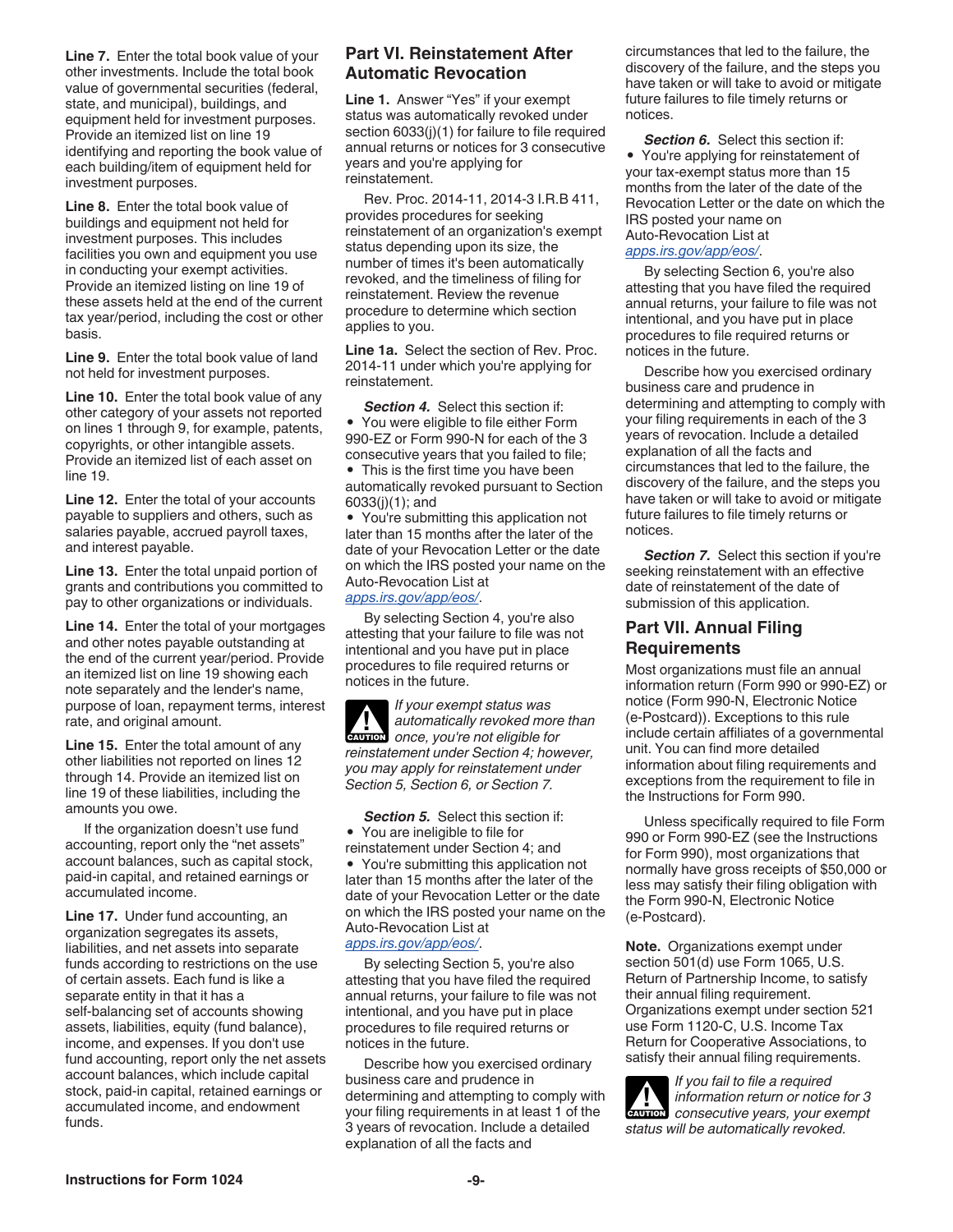Line 1. Answer "Yes" if you're claiming you are excepted from filing a Form 990-series return or notice and indicate the reason you believe you're excepted from filing. See Pub. 557 and Instructions for Form 8940, Request for Miscellaneous Determination, for more information on the requirements for the various filing exceptions.

Provide information regarding how you meet your requested exception in your narrative description of activities or as part of an uploaded supplemental response. For example, if you're claiming exception as an affiliate of a governmental unit based on Rev. Proc. 95-48, you must demonstrate that your bylaws or other organizational documents state that your board members were appointed by a governmental unit, an affiliate of a governmental unit, a public official acting in an official capacity, or elected by the public at large, pursuant to local statute or ordinance. Also include information demonstrating that you meet at least two (2) of the affiliation factors listed in Rev. Proc. 95-48, Section 4.03 and how you meet all of the facts and circumstances detailed in Rev. Proc. 95-48, Section 4.04.

### **Part VIII. Signature**

#### **Signature Requirements**

An officer, director, trustee, or other official who is authorized to sign for the

organization must sign Form 1024. The signature must be accompanied by the title or authority of the signer and the date.



*The person signing Form 1024 must be listed as an officer, director, or trustee within the first five entries of Part I, Line 17.*

# **Upload Checklist**

**Documents to upload.** Check the boxes to indicate which documents are included in the file you upload with your application.

For your application to be complete, you must upload a copy of your organizing document and any amendments to it along with a copy of your bylaws, if adopted. The other documents in the upload checklist are optional unless required for a complete response to a question.

Put your name and EIN on each page of your supplemental response and identify the Part and Line number to which the information relates.

*[Pay.gov](https://www.eftps.gov/eftps/)* can accommodate only one uploaded file. Consolidate your attachments into a single PDF file not to exceed 15MB.

**Paperwork Reduction Act Notice.** We ask for the information on this form to carry out the Internal Revenue laws of the United States. If you want your

organization to be recognized as tax exempt by the IRS, you are required to give us this information. We need it to determine whether the organization meets the legal requirements for tax-exempt status.

The organization isn't required to provide the information requested on a form that is subject to the Paperwork Reduction Act unless the form displays a valid OMB control number. Books or records relating to a form or its instructions must be retained as long as their contents may become material in the administration of any Internal Revenue law. The rules governing the confidentiality of the Form 1024 application are covered in section 6104.

The time needed to complete and file this form will vary depending on individual circumstances.

The estimated average times are:

### **Taxpayer Burden for Exempt Organizations**

|                  |                | Learning about<br>the law or the | Preparing and<br>sending the form |
|------------------|----------------|----------------------------------|-----------------------------------|
| <b>Form 1024</b> | Recordkeeping  | form                             | to the IRS                        |
| Parts I-III      | 26 hr., 1 min. | 3 hr., 2 min.                    | 5 hr., 35 min.                    |
| Part IV          | 1 hr., 40 min. | 47 min.                          | 51 min.                           |
| Sch. A           | 2 hr., 52 min. | 18 min.                          | 21 min.                           |
| Sch. C           | 57 min.        | $12$ min.                        | 13 min.                           |
| Sch. D           | 4 hr., 4 min.  | 18 min.                          | 22 min.                           |
| Sch. E           | 1 hr., 40 min. | 18 min.                          | 20 min.                           |
| Sch. F           | 2 hr., 23 min. | 6 min.                           | 8 min.                            |
| Sch. G           | 1 hr., 54 min. | 6 min.                           | 7 min.                            |
| Sch. H           | 1 hr., 40 min. | 6 min.                           | 7 min.                            |
| Sch. I           | 5 hr., 30 min. | 30 min.                          | 36 min.                           |
| Sch. J           | 2 hr., 23 min. | 6 min.                           | 8 min.                            |
| Sch. K           | 3 hr., 21 min. | 6 min.                           | 9 min.                            |

**Comments and suggestions.** If you have comments concerning the accuracy of these time estimates or suggestions for making Form 1024 simpler, we would be happy to hear from you.

You can send us comments from *[IRS.gov/FormComments](https://www.irs.gov/FormComments)*.

Or you can write to the

Internal Revenue Service Tax Forms and Publications Division 1111 Constitution Ave. NW, IR-6526 Washington, DC 20224

Don't send Form 1024 to this address. Instead, see *Where To File*, earlier.

# **Schedule A**

# **Organizations described in section 501(c)(2) or 501(c) (25) --Title holding corporations or trusts**

**Line 1.** Provide the requested information on each organization for which you hold title to property. Also indicate the number and types of shares of your stock that are held by each.

**Line 2.** Describe the property to which you hold or will hold title.

**Line 3.** Answer "Yes" if you turn over the entire amount of your income, less expenses, to your parent organization. The type of distribution is immaterial. It could be termed a dividend on stock or given some other description. What is important is that the income must be distributed to the exempt organization. A mere obligation to use the income for the parent's benefit doesn't satisfy this requirement.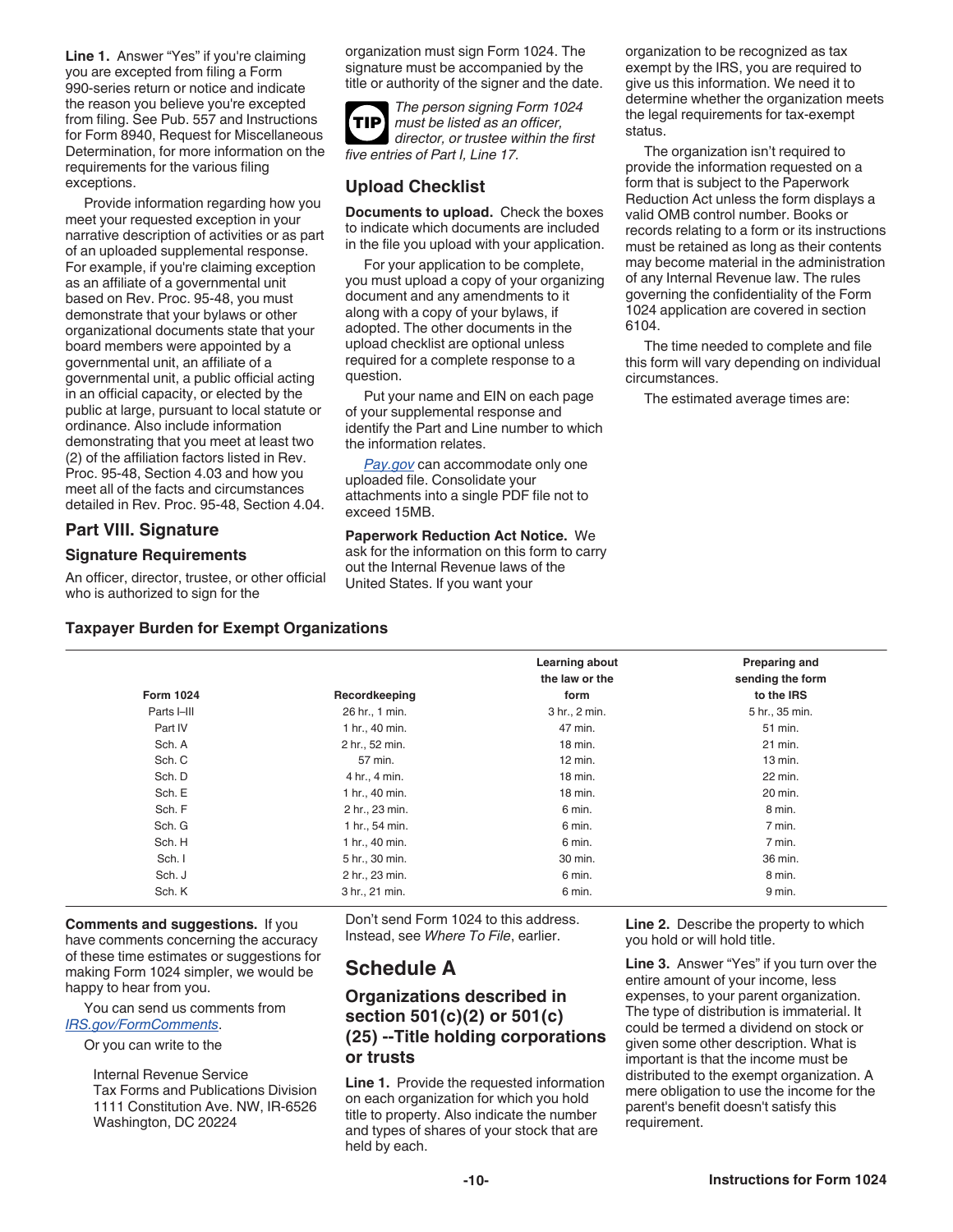Often, an exempt parent occupies realty that the title-holding company owns. The exempt parent generally doesn't pay rent. In this situation, the statutory requirement that income be paid over to the parent is satisfied if the title-holding company turns over whatever income is available.

If you answer "No," state the purpose for which the excess is or will be retained.

**Line 4.** Answer "Yes" if you engage or will engage in any activities other than holding title to property and collecting income therefrom. Describe the activities in detail.

**Line 5.** Check the appropriate box below to indicate the section under which you are applying.

**Line 5a.** Answer "Yes" if your shareholders or beneficiaries are permitted to dismiss your investment adviser upon a majority vote.

If you answer "No," explain why your shareholders or beneficiaries aren't permitted to dismiss your investment adviser upon a majority vote of your shareholders or beneficiaries.

**Line 5b.** Answer "Yes" if your shareholders or beneficiaries are permitted to terminate their interest in you by selling or exchanging their stock to any organization described in section 501(c) (25)(C) so long as the sale or exchange does not increase the number of your shareholders or beneficiaries above 35, or by having their stock or interest redeemed by you after they provide you 90 days notice.

If you answer "No," explain why your shareholders or beneficiaries aren't permitted to terminate their interest in you in such a way.

**Line 5c.** Answer "Yes" if you hold or will hold interests in partnerships or real estate trusts. Describe the interests in detail.

**Line 5d.** Answer "Yes" if you make or will make mortgage loans. Describe the loans in detail.

**Line 5e.** Answer "Yes" if you hold property through a corporation, partnership, or trust. Identify the corporation, partnership, or trust and describe the property held.

# **Schedule B.**

# **Organizations described in section 501(c)(5) --Labor, agricultural, or horticultural organizations**

**Line 1.** Select your type of organization from the list.

A labor organization is an association of workers who have combined to protect and promote the interests of their

members by bargaining collectively with their employers to secure better working conditions, wages, and similar benefits.

Agricultural and horticultural organizations are connected with raising livestock, cultivating land, raising and harvesting crops or aquatic resources, cultivating useful or ornamental plants, and similar pursuits.

# **Schedule C.**

## **Organizations described in section 501(c)(6) --Business leagues, chambers of commerce, etc.**

**Line 1.** Select your type of organization from the list.

A business league, in general, is an association of persons having some common business interest, the purpose of which is to promote that common interest and not to engage in a regular business of a kind ordinarily carried on for profit. Trade associations and professional associations are considered business leagues.

A chamber of commerce is usually composed of the merchants and traders of a city.

A board of trade often consists of persons engaged in similar lines of business. For example, a nonprofit organization formed to regulate the sale of a specified agricultural commodity to assure equal treatment of producers, warehouse workers, and buyers is a board of trade.

Chambers of commerce and boards of trade usually promote the common economic interests of all the commercial enterprises in a given trade community.

A real estate board consists of members interested in improving the business conditions in the real estate field. It isn't organized for profit and no part of the net earnings inures to the benefit of any private shareholder or individual.

The Internal Revenue Code specifically defines professional football leagues as exempt organizations under section 501(c)(6). They are exempt whether or not they administer a pension fund for football players.

**Line 2.** Describe your members' common business interests.

**Line 3.** Describe any services you perform or will perform for members or others. You must show that your purpose is the improvement of business conditions. This isn't established by evidence of particular services that provide a convenience or economy to individual members in their businesses, such as advertising that carries the name of

members, interest-free loans, assigning exclusive franchise areas, operation of a real estate multiple listing system, or operation of a credit reporting agency.

**Line 4.** Answer "Yes" if you restrict or will restrict your membership to individuals, firms, associations, and/or corporations, each representing a different trade, business, occupation, or profession, and organized for the purpose of exchanging information on business prospects. Explain in detail.

**Line 5.** Answer "Yes" if you market or will market a specific product(s) and/or brand(s) within an industry. Identify the specific product(s) and/or brand(s) and explain in detail how you market them.

**Line 6.** Answer "Yes" if you limit or will limit your activities to users of a specific product within an industry. Explain in detail.

**Line 7.** Answer "Yes" if you operate or will operate a listing or referral system. Explain in detail.

# **Schedule D**

### **Organizations described in section 501(c)(7) --Social clubs**

**Line 1.** Answer "Yes" if personal contact, commingling, and fellowship exist among members. If not, explain.

**Line 2.** Answer "Yes" if you conduct activities such as take-out food sales, liquor sales, operation of a gas station, parking garage, barber shop, etc. Describe these activities and indicate the percentage of your time and resources devoted to them.

**Line 3.** Answer "Yes" if you have entered or will enter into any contract or agreement for the management or operation of your property and/or activities, such as restaurants, pro shops, lodges. Describe any written or oral arrangements that you made or intend to make, with whom you have or will have such arrangements, how the terms are or will be negotiated at arm's length, and how you determine you pay no more than fair market value or you are paid at least fair market value.

**Line 4.** Answer "Yes" if gross receipts from your activities will include amounts paid by non-members for goods and services. Explain in detail.

**Line 5.** Answer "Yes" if non-members, other than guests of members, are permitted or will be permitted to use the club facilities or participate in or attend any functions or activities conducted by you. Describe the functions or activities in which there has been or will be non-member participation or admittance.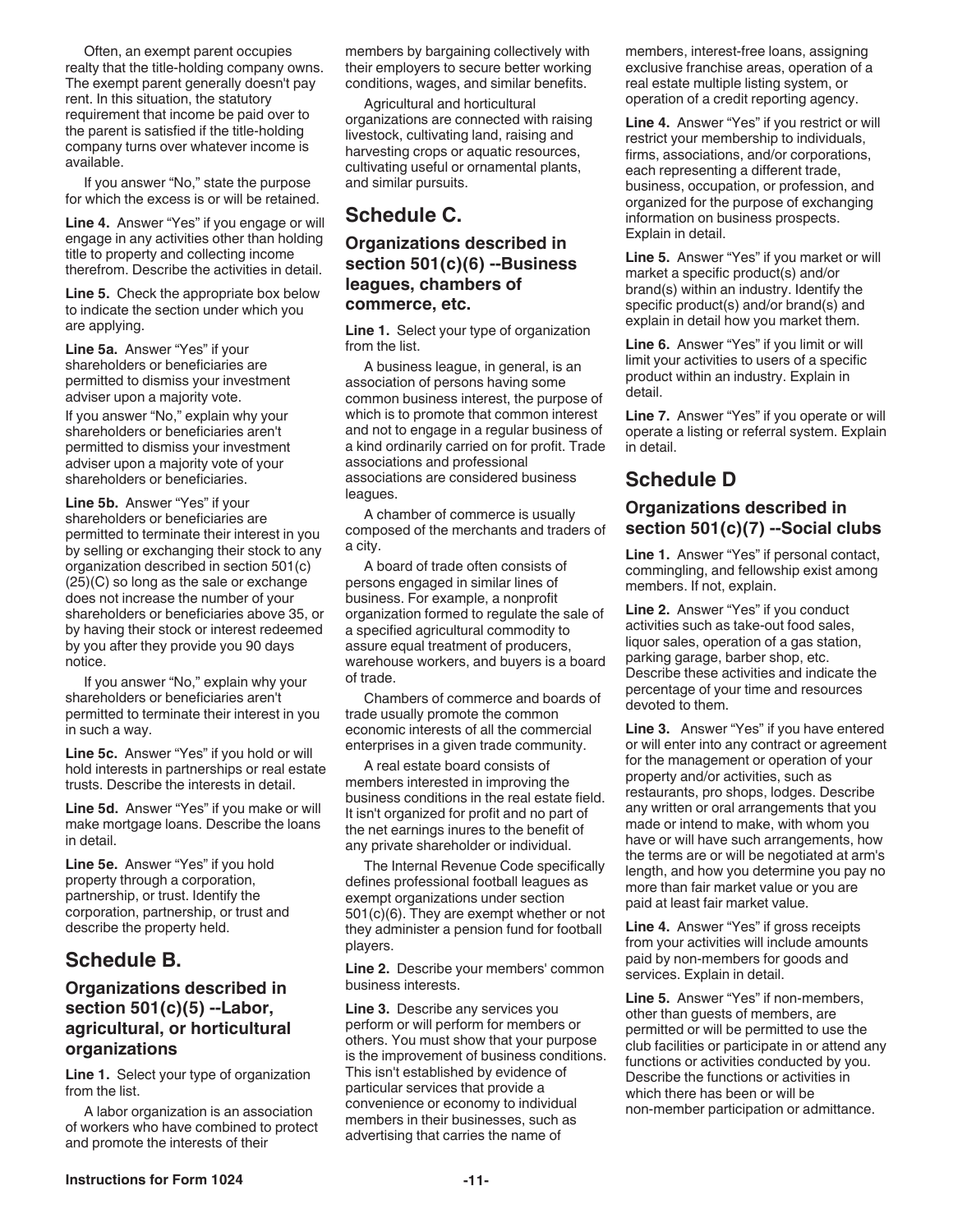**Line 6.** Enter the figure for the current year and each of the prior tax years.

**Line 7.** Enter the figure for the current year and each of the prior tax years.

**Line 8.** Answer "Yes" if your charter, bylaws, other governing instrument, or any written policy statement contain any provision that provides for discrimination against any person on the basis of race, color, or religion. Identify where this provision is located; whether or not it will be kept; and if you have such a provision that will be repealed, deleted, or otherwise stricken from your requirements, state when this will be done.

**Line 9.** Answer "Yes" if you restrict or will restrict your membership to members of a particular religion. Explain in detail.

**Line 9a.** Answer "Yes" if you are an auxiliary of a section 501(c)(8) fraternal beneficiary society. Provide the name and EIN of the organization.

**Line 9b.** Answer "Yes" if you, in good faith, limit your membership to the members of a particular religion in order to further the teachings or principles of that religion and not to exclude individuals of a particular race or color.

# **Schedule E**

### **Organizations described in section 501(c)(8) or 501(c) (10) --Fraternal beneficiary societies, orders, or associations.**

Unlike organizations exempt under section 501(c)(8), organizations exempt under section 501(c)(10) are not "beneficiary" societies; that is, they may not provide for the payment of life, sick, accident or other benefits to their members. Ensure your selection in Part II is consistent with your operations.

**Line 1.** Operating under the lodge system means carrying on activities under a form of organization that is composed of local branches, chartered by a parent organization, largely self-governing, and called lodges, chapters, or the like.

**Line 2.** Answer "Yes" if you operate or will operate for the exclusive benefit of the members of an organization operating under the lodge system. Explain in detail.

**Line 3.** Answer "Yes" if you are a subordinate or local lodge, etc. List the name, address, and EIN of your parent organization.

**Line 4.** Answer "Yes" if you are a parent or grand lodge. List the name, address, and EIN of each subordinate lodge in active operation.

# **Schedule F**

# **Organizations described in section 501(c)(9) --Voluntary employees' beneficiary associations**

**Line 1.** Describe in detail the benefits you provide or will provide. For each benefit include the account, duration, eligibility requirements, and the circumstances that will entitle a recipient to payment of the benefit.

**Line 2.** Answer "Yes" if you provide or will provide deferred compensation benefits, property or malpractice insurance, loans (other than loans at times of disaster or whole life insurance policy loans), savings plans, reimbursement of commuting expenses, or benefits similar to those provided by a pension, stock bonus or profit sharing plan. Describe these benefits in detail.

**Line 3.** Provide the requested information for each plan as of the last day of the most recent plan year. If you have more than one plan, at the end of this form, upload a separate schedule.

**Line 4.** State the number of persons, if any, other than employees and their dependents (for example, the proprietor of a business whose employees are members of the association) who are entitled to receive benefits.

**Line 5.** Answer "Yes" if any employees or classes of employees are entitled to benefits to which other employees or classes of employees are not entitled. Explain in detail.

**Line 6.** Answer "Yes" if you are organized under the terms of a collective bargaining agreement. At the end of this form, upload a current copy.

**Line 7.** Use the formation date you listed in Part II, line 2, and the date you will submit this electronic form and required user fee payment to determine whether you're submitting this application within 27 months from the month in which you were formed.

**Line 7a.** Generally, if you didn't file Form 1024 within 27 months of formation, the effective date of your exempt status will be the date you filed Form 1024 (submission date). We may grant requests for an earlier effective date when there's evidence to establish you acted reasonably and in good faith, and the grant of relief won't prejudice the interests of the government. See Rev. Proc. 2021-5 (updated annually) for more information.

Select the appropriate box to indicate whether you accept the submission date as the effective date of your exempt status or whether you are requesting an earlier effective date.

**Line 7b.** You may be eligible for consideration for relief from the requirement that you file Form 1024 within 27 months of formation if you can establish that you acted reasonably and in good faith, and that granting an extension won't prejudice the interests of the government

Describe in detail your reasons for filing late, how you discovered your failure to file, any reliance on professional advice or advice from the IRS, and any other information you believe will support your request for relief. Also, you may want to provide a comparison of (1) what your aggregate tax liability would be if you had filed this application within the 27-month period with (2) what your aggregate liability would be if you were exempt as of your formation date.

We may consider the following factors. • You failed to file because of intervening events beyond your control.

• You exercised reasonable diligence, but you weren't aware of the filing requirements. (The complexity of your filing and experience in these matters may be taken into consideration.)

• You reasonably relied on written advice from us.

• You reasonably relied on the advice of a qualified tax professional who failed to file or advise you to file Form 1024.

• You filed the required Form 990 series returns consistent with your requested status.

# **Schedule G**

**Organizations described in section 501(c)(12)—Benevolent life insurance associations, mutual ditch or irrigation companies, mutual or cooperative telephone companies, or like organizations**

**Line 1.** Select your type of organization from the list.

A benevolent life insurance association of a purely local character is one that confines its business activities to a particular community, place, or district, irrespective of political subdivisions.

Ditch and irrigation companies, telephone companies, electric companies, and "like organizations" that seek exemption under section 501(c)(12) must be organized and operated as mutual or cooperative organizations.

**Line 2.** Answer "Yes" if your business activities will be confined to a particular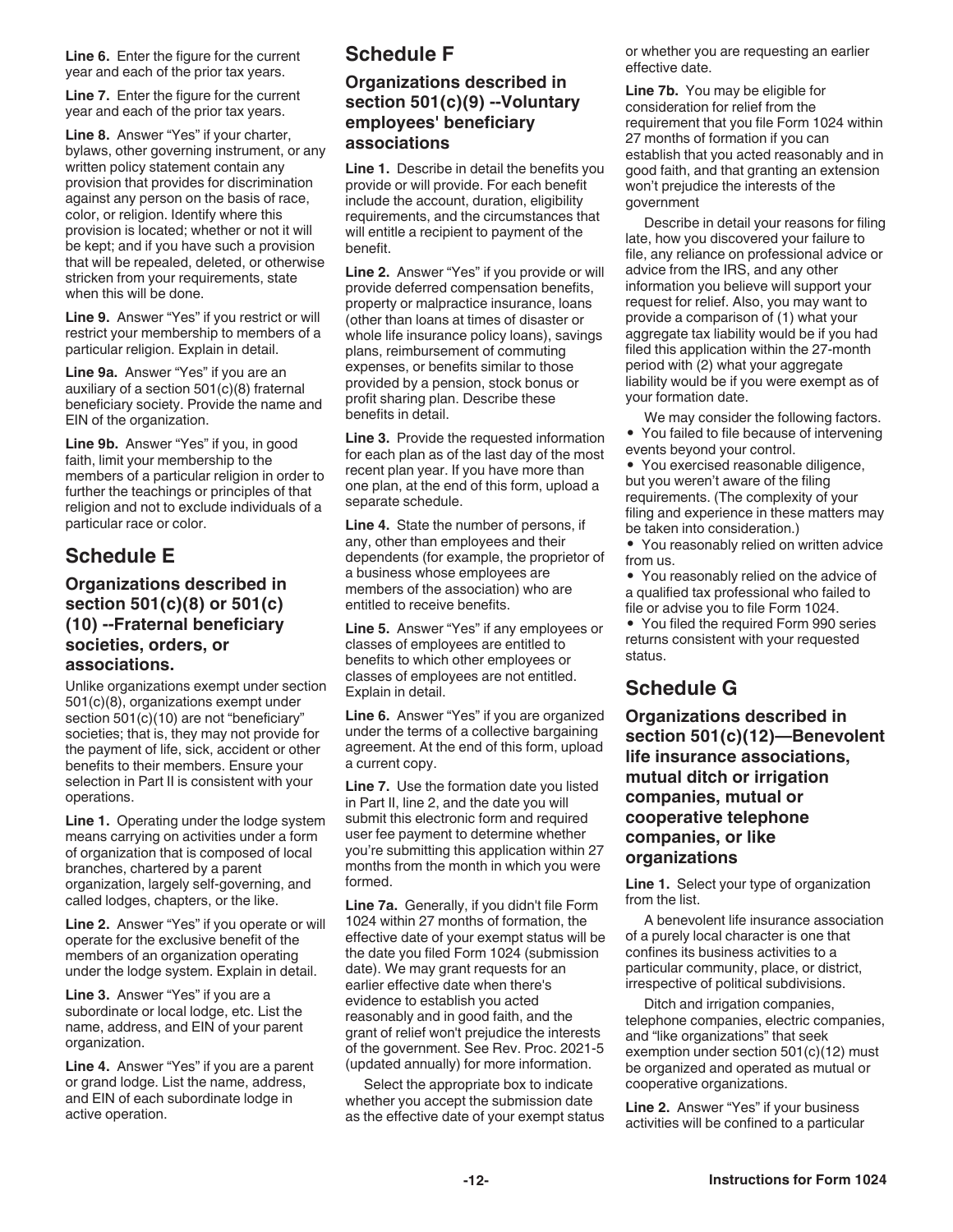community, place, or district. If "No," explain in detail.

**Line 3.** List the counties or geographical region from which your members are or will be accepted.

**Line 4.** Answer "Yes" if members have democratic control. If "No," explain in detail.

Democratic Control means you periodically hold democratically conducted meetings with members. Election of officers must be on a one member, one vote basis. Meetings must have a quorum of members in attendance or voting by proxy.

**Line 5** Answer "Yes" if the rights and interests of members in your annual savings are determined in proportion to their business with you.

**Line 6.** Answer "Yes" if you keep the records necessary to determine at any time each member's rights and interests in such savings, including assets acquired with the savings.

**Line 7.** Answer "Yes" if the rights and interests of members are forfeited upon termination of membership. Explain in detail.

**Line 8.** Answer "Yes" if you receive or will receive at least 85% of your income from amounts collected from members for the sole purposes of meeting losses and expenses. If "No," explain in detail.

# **Schedule H**

### **Organizations described in section 501(c) (13)—Cemeteries, crematoria, and like corporations**

**Line 1.** Answer "Yes" if you are claiming exemption as a perpetual care fund for an organization described in section 501(c) (13).

**Line 1a.** Answer "Yes" if the cemetery organization, for which funds are held, has established exemption under section 501(c)(13). If "No," explain in detail.

**Line 1b.** Answer "Yes" if your funds are devoted exclusively to the perpetual care and maintenance of the non-profit cemetery as a whole. If "No," explain in detail.

**Line 2.** Answer "Yes" if you operate or will operate a mortuary. Explain in detail.

**Line 3.** Answer "Yes" if you engage or will engage in land sale agreements, percentage-of-sales land sale agreements, or other similar financial arrangements. Describe in detail any written or oral arrangements that you made or intend to make, with whom you have or will have such arrangements, how

the terms are or will be negotiated at arm's length, and how you determine you pay no more than fair market value or you are paid at least fair market value.

**Line 4.** Answer "Yes" if you currently, or will, own, operate, or maintain a cemetery for pets. Explain in detail.

# **Schedule I**

# **Organizations described in section 501(c)(14)—Credit Unions**

**Line 1.** Answer "Yes" if you are formed under a state credit union law.

**Line 2.** Select the state credit union law under which you are organized and operated from the drop down menu.

**Line 3.** Answer "Yes" if you are being operated under uniform bylaws adopted by the state you selected on Line 3a.

If you answer "No," explain in detail the rules and regulations under which you are operated.

**Line 4.** Answer "Yes" if you comply or will comply with the state credit union law requirements, including their purposes, security, and rate of interest charged thereon, in making loans.

If you answer "No," explain in detail why you do not or will not comply with state credit union law requirements.

**Line 5.** Answer "Yes" if you limit or will limit your investments to securities which are legal investments for credit unions under the state credit union law.

If you answer "No," explain in detail why you do not or will not comply with state credit union law requirements.

**Line 6.** Answer "Yes" if you distribute or will distribute dividends on shares, if any, as prescribed by the state credit union law.

If you answer "No," explain in detail why you do not or will not comply with state credit union law requirements.

**Line 7.** Answer "Yes" if you are operated for the mutual benefit of your members.

**Line 8.** Answer "Yes" if your members share a common bond such as association, occupation, or residence. Describe the common bond in detail.

**Line 9.** Describe how your governing board and officers are selected, including where (if applicable) this information is in your governing document, bylaws, or other internal rules and regulations.

**Line 10.** Answer "Yes" if you issue or will issue stock as a means of indicating ownership by your members or others. Describe the provisions for the issuance of stock to shareholders that would take

ownership in the corporation and share in the earnings.

**Line 11.** Answer "Yes" if you allow or will allow individuals who aren't members to be shareholders. Explain in detail.

**Line 12.** If you answer "No," explain in detail why you do not or will not ensure that loans to members benefit the borrower and meet their needs.

**Line 13.** Answer "Yes" if you make or will make loans to individuals who aren't members. Explain in detail.

**Line 14.** Answer "Yes" if you advertise or will advertise to individuals who aren't members. Explain in detail.

**Line 15.** Answer "Yes" if you are a mutual fund organized before September 1, 1957.

**Line 15a.** Answer "Yes" if you provide reserve funds for-- and insurance of shares or deposits in-- a domestic building and loan association, cooperative bank without capital stock organized and operated for mutual purposes and without profit, mutual savings bank not having capital stock represented by shares, or a mutual savings bank described in section 591(b).

**Line 15b.** Select the type of organization for which you provide reserve funds and insurance of shares or deposits.

**Line 15c.** Provide the name of the organization for which you provide reserve funds and insurance of shares or deposits.

**Line 15d.** Answer "Yes" if 85% or more of your income is attributable to providing reserve funds and to investments.

If you answer "No," specify the percentage of your income that is attributable to providing reserve funds and to investments.

# **Schedule J**

# **Organizations described in section 501(c)(17)—Trusts providing for the payment of supplemental unemployment compensation benefits**

**Line 1.** A full description of the supplemental unemployment benefits available to the participants must accompany your application, showing the amount, duration, eligibility requirements, and the circumstances that will entitle a recipient to payment of the benefit.

A copy of your plan documents that describe such benefits and the terms and conditions of eligibility for each benefit should be uploaded at the end of the form.

**Line 2.** Answer "Yes" if you provide or will provide benefits for individual proprietors, partners, or self-employed persons under the plan. Explain in detail.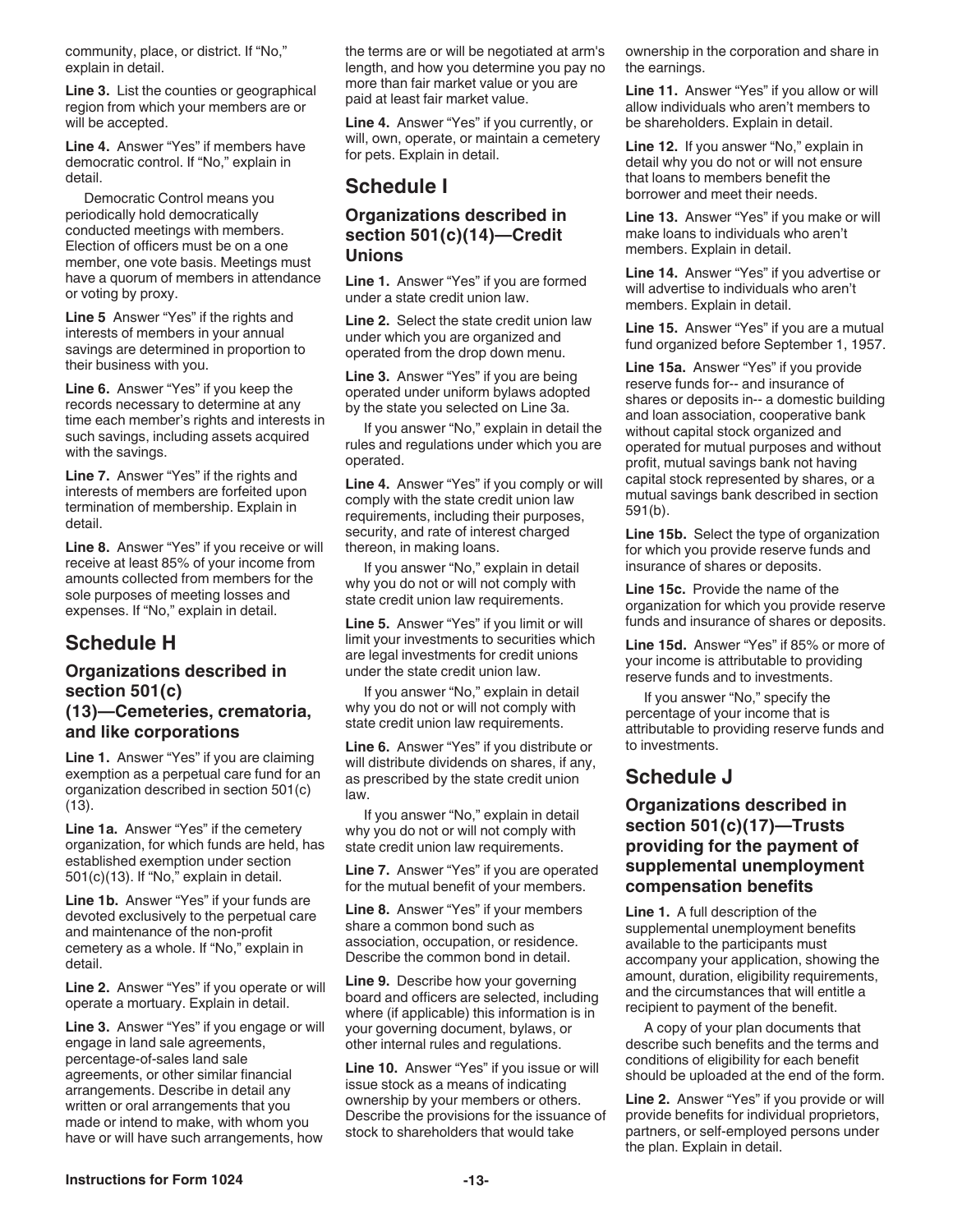**Line 3.** Provide the requested information for each plan as of the last day of the most recent plan year and enter that date in the space provided. If you have more than one plan, at the end of this form, upload a separate schedule.

**Line 4.** Answer "Yes" if the creator of the trust or a contributor to the trust; a brother or sister (whole or half-blood), a spouse, an ancestor, or a lineal descendant of such a creator or contributor; or a corporation controlled directly or indirectly by such a creator or contributor has or will (a) borrow or receive any part of the trust's income or corpus, (b) receive any compensation for personal services, (c) obtain any part of the trust's services, or (d) sell or purchase any securities or other properties from or to the trust.

**Line 5.** Use the formation date you listed in Part II, line 2, and the date you will submit this electronic form and required user fee payment to determine whether you're submitting this application within 27 months from the month in which you were formed.

**Line 5a.** Generally, if you didn't file Form 1024 within 27 months of formation, the effective date of your exempt status will be the date you filed Form 1024 (submission date). We may grant requests for an earlier effective date when there's evidence to establish you acted reasonably and in good faith, and the grant of relief won't prejudice the interests of the government. See Rev. Proc. 2021-5 (updated annually) for more information.

Select the appropriate box to indicate whether you accept the submission date as the effective date of your exempt status or whether you are requesting an earlier effective date.

**Line 5b.** You may be eligible for consideration for relief from the requirement that you file Form 1024 within 27 months of formation if you can establish that you acted reasonably and in good faith, and that granting an extension won't prejudice the interests of the government.

Describe in detail your reasons for filing late, how you discovered your failure to file, any reliance on professional advice or advice from the IRS, and any other information you believe will support your request for relief. Also, you may want to provide a comparison of

1. What your aggregate tax liability would be if you had filed this application within the 27-month period with

2. What your aggregate liability would be if you were exempt as of your formation date.

We may consider the following factors. • You failed to file because of intervening events beyond your control.

• You exercised reasonable diligence, but you weren't aware of the filing requirements. (The complexity of your filing and experience in these matters may be taken into consideration.)

• You reasonably relied on written advice from us.

• You reasonably relied on the advice of a qualified tax professional who failed to file or advise you to file Form 1024.

• You filed the required Form 990 series returns consistent with your requested status.

# **Schedule K**

### **Organizations described in section 501(c)(19)—A post, organization, auxiliary unit, etc., of past or present members of the Armed Forces of the United States**

**Line 1.** Answer "Yes" if you are a post or organization of past or present members of the Armed Forces of the United States.

**Line 1a.** Enter the total number of your members.

**Line 1b.** Enter the number of your members that are present or former members of the U.S. Armed forces.

**Line 1c.** Enter the total number of your members that are cadets (include students in college or university ROTC programs or at armed services academies only), or spouses, widows, or widowers of cadets or past or present members of the U.S. Armed Forces.

**Line 1d.** Answer "Yes" if you have a membership category other than the ones asked about above. Describe other membership categories and state the number of members in each category.

**Line 1e.** Answer "Yes" if you wish to apply for a determination that contributions to your organization are deductible by donors.

**Line 1f.** Enter the number of your members from line 1b that are war veterans. (A war veteran is a person who served in the Armed Forces of the United States during the following periods of war: April 21, 1898, through July 4, 1902; April 6, 1917, through November 11, 1918; December 7, 1941, through December 31, 1946; June 27, 1950, through January 31, 1955; August 5, 1964, through May 7, 1975; and August 2, 1990, through a future date to be set by law or Presidential Proclamation.)

**Line 2.** Answer "Yes" if you are an auxiliary unit or society of a post or organization of past or present members of the Armed Forces of the United States. Enter the name, address, and EIN of the post or organization.

**Line 2a.** Answer "Yes" if you are affiliated with and organized according to the bylaws and regulations formulated by such an exempt post or organization. A copy of such bylaws or regulations should be uploaded at the end of this form.

**Line 2b.** Enter the total number of your members.

**Line 2c.** Enter the number of your members that are themselves past or present members of the Armed Forces of the United States, or are their spouses, or persons related to them within two degrees of blood relationship. (Grandparents, brothers, sisters, and grandchildren are the most distant relationships allowable.)

**Line 2d.** Answer "Yes" if all of your members are themselves members of a post or organization, past or present members of the Armed Forces of the United States, spouses of members of such a post or organization, or related to members of such a post or organization within two degrees of blood relationship.

**Line 3.** Answer "Yes" if you are a trust or foundation organized for the benefit of an exempt post or organization of past or present members of the Armed Forces of the United States.

**Line 3a.** Answer "Yes" if your corpus or income be used solely for the funding of such an exempt organization (including necessary related expenses). If not, answer "No" and explain.

**Line 3b.** Answer "Yes" if you are formed for charitable purposes and your organizational document contain a proper dissolution provision as described in section  $1.501(c)(3)-1(b)(4)$  of the Income Tax Regulations.

**Line 4.** Answer "Yes" if you currently, or will, (a) rent your facilities to the general public; (b) make your facilities, such as bar and dining facilities, open to the general public; (c) sell liquor and/or food to members and/or the general public for consumption off premises; or (d) conduct gaming activities with the general public. Explain in detail, including the percentage of your time and resources devoted to such activities.

# **Schedule L**

# **Organizations described in section 501(d)—Religious and apostolic organizations**

**Line 1.** Answer "Yes" if you are organized for the purpose of operating a communal religious community where members live a communal life following your tenets and teachings.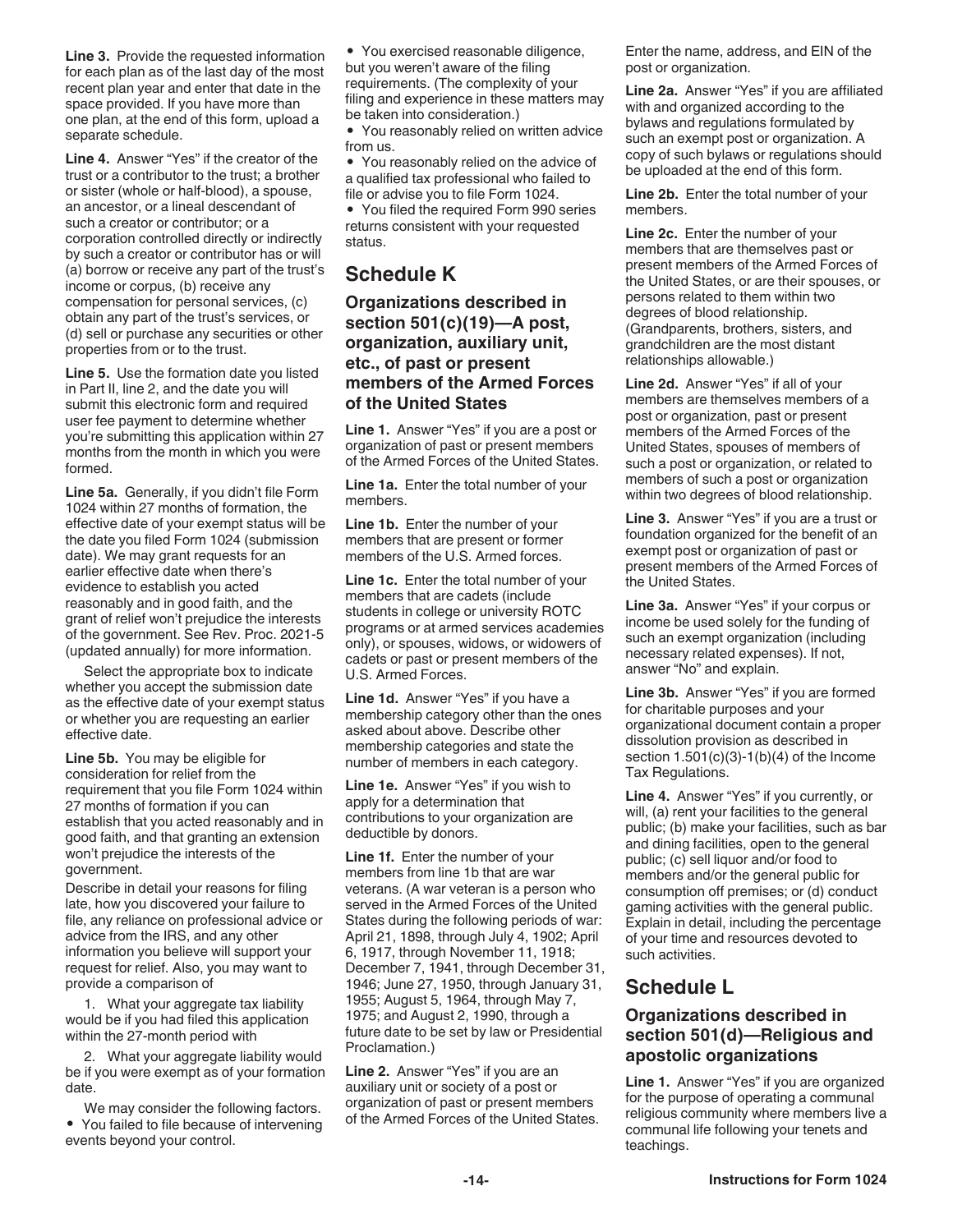**Line 2.** Answer "Yes" if you maintain a common or community treasury.

**Line 3.** Answer "Yes" if all your members live in a communal manner.

**Line 4.** Answer "Yes" if your members are permitted to own, in their own names, any real or personal property.

**Line 5.** Answer "Yes" if your members are required to furnish their own support (food, clothing, and shelter).

**Line 6.** State your membership requirements, the method of member admission, members' right to property owned at the time they're admitted and terminating members' rights to share in the organization's property, or to a return of any property contributed.

# **Schedule M**

### **Organizations described in section 521 – Farmers' Cooperative Associations**

**Line 1.** Complete the table. Show the number of shares of each class of capital stock currently outstanding, if any, the value of the consideration for which it was issued, and the rate of dividend paid.

**Line 2.** Complete the table. Show the number of shares of capital stock (other than non-voting preferred) owned by current and active producers, inactive producers, and non-producers.

The term "producer" means an individual or corporation engaged in farming as a business receiving income based on farm production rather than fixed compensation. For example, a corporation leases its land to a tenant farmer who agrees to pay a rental fee based on a percentage of the farm crops produced. Both the landowner and the tenant farmer qualify as producers.

"Current and active" producers are patrons of a cooperative who market more than 50% of their products or purchase more than 50% of their supplies and equipment through the cooperative during the cooperative's tax year.

**Line 3.** Answer "Yes" if you issue or will issue non-voting preferred stock. Explain in detail whether the owners, upon dissolution or liquidation, may share in the profits of the association beyond fixed dividends.

**Line 4.** Answer "Yes" if you make or will make any provisions for retiring the voting stock held by a non-producer. Explain in detail.

**Line 5.** Enter the legal rate of interest in the state where you are located. If the state in which you are located differs from the state in which you are incorporated, enter the legal rate of interest in the state of your incorporation.

**Line 6.** Answer "Yes" if you are required by state law to accumulate and maintain reserves. State the names and purposes of the reserves and specify the amounts of each.

**Line 7.** Answer "Yes" if you maintain or will maintain any reserves other than those required by state law. State the names and purposes of the reserves and specify the amounts of each.

**Line 8.** Describe who is accorded voting rights in the cooperative and how many votes one person may have. If a person may be entitled to more than one vote, explain in detail how voting rights are acquired.

**Line 9.** Answer "Yes" if you are a federated cooperative.

**Line 10.** Answer "Yes" if all your member cooperatives are exempt under section 521.

**Line 11.** Answer "Yes" if the nonexempt member cooperatives have the same annual accounting period as you. If "No," describe the method that you use or will use to provide a common or comparable unit of time for analyzing and evaluating your operations and those of your members.

**Line 12.** Answer "Yes" if you do business with or will do business with both members and non-members. Explain in detail.

**Line 13.** Answer "Yes" if you pay or will pay patronage dividends. Explain in detail whether they will be paid to members and non-members on the same basis.

**Line 14.** Answer "Yes" if you allocate or will allocate patronage dividends based on an obligation in existence before you received the amounts allocated. Explain the obligation in detail.

**Line 15.** Explain how distribution is or will be made of the proceeds of products marketed for members and non-members. Also, if you operate on a basis of allocated units (i.e., functional, departmental, etc.), explain how losses are or will be treated.

**Line 16.** Explain how you charge for supplies and equipment purchased for members and non-members.

**Line 17 – 19.** The information requested on lines 17 through 19 must be completed for the current year and each of the 2 immediately preceding years (or for the time you have existed if less than 3 years). The requested information for the current year must cover the period beginning on the first day of your established annual

accounting period and ending on any day which is within 60 days of the date of the application. If the date of the application is less than 60 days after the first day of the current accounting period, no information is required for the current year.

Requested information is required for the 2 preceding years regardless of the current year requirement. Please note that if no information is required for the current year, the preceding years information period can end on any day which is within 60 days of the date of the application.

**Line 17.** Enter the value of agricultural products marketed or handled for members and non-members below:

**Line 17a.** Members – Note: If it is necessary to own one or more shares of stock in order to become a member, include only the amount of business transacted with persons actually owning the required number of shares.

**Line 17a.1** List the amount actually produced by members.

**Line 17a.2** List the amount not actually produced by members but marketed by them through you

**Line 17b.1** Non-members

**Line 17b.2** List the amount not actually produced by non-members but marketed by them through you

**Line 17c.** List the amount by nonproducers (purchased from nonproducers for marketing by you)

**Line 18.** Enter the value of supplies and equipment purchased for or sold to members and non-members below:

**Line 18a.** List the amount from members who were producers Note: If it is necessary to own one or more shares of stock in order to become a member, include only the amount of business transacted with persons actually owning the required number of shares.

**Line 18b.** List the amount from non-members who were producers

**Line 18c.** List the amount from members and non-members who were not producers

**Line 19.** List the amount of business done with the United States Government or any of its agencies

**Line 20.** Answer "Yes" if all the net earnings (after payment of dividends, if any, on capital stock) for the years shown on lines 17-19 were distributed as patronage dividends. If your net earnings were not distributed as patronage dividends, also indicate whether they were apportioned on the records to all patrons on a patronage basis.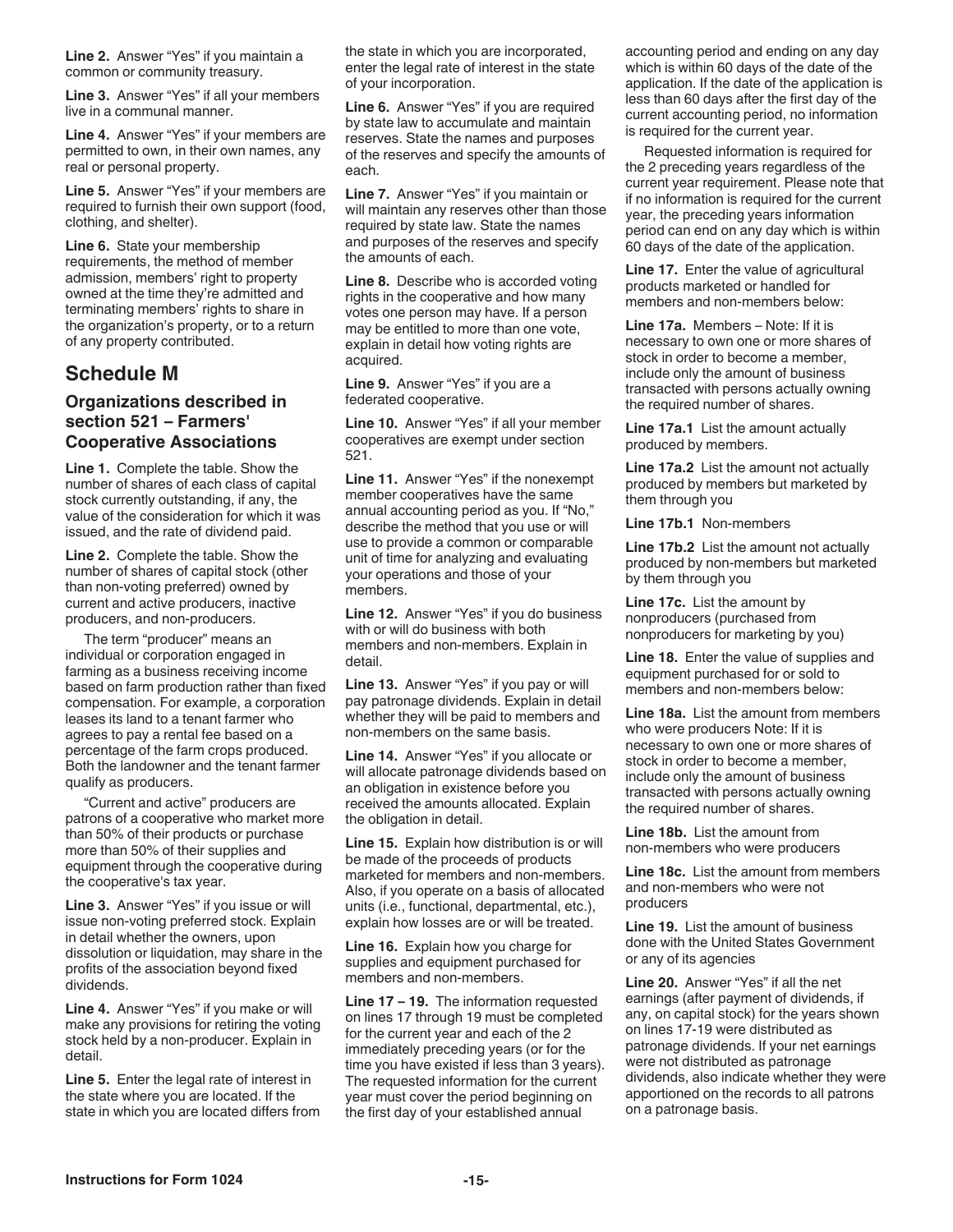#### **Appendix A: National Taxonomy of Exempt Entities (NTEE) Codes**

|                          |                                                            | <b>B92</b>             | Remedial Reading &                                    | E65                    | Organ & Tissue Banks                                                    | G99                                | <b>Voluntary Health Associations,</b>                     |
|--------------------------|------------------------------------------------------------|------------------------|-------------------------------------------------------|------------------------|-------------------------------------------------------------------------|------------------------------------|-----------------------------------------------------------|
|                          | <b>Arts, Culture &amp; Humanities</b>                      |                        | Encouragement                                         | E6A                    | Pharmacies & Drugstores                                                 |                                    | Medical Disciplines N.E.C.                                |
| Code                     |                                                            | <b>B94</b>             | Parent & Teacher Groups                               | E70                    | <b>Public Health</b>                                                    | G9B                                | <b>Surgical Specialties</b>                               |
| A01                      | Alliances & Advocacy<br>Management & Technical             | <b>B99</b>             | Education N.E.C.                                      | E80                    | Health (General & Financing)                                            |                                    | <b>Medical Research</b>                                   |
| A02                      | Assistance                                                 |                        | Environment                                           | E86                    | Patient & Family Support                                                | Code                               |                                                           |
| A03                      | Professional Societies &                                   | Code                   |                                                       | E90                    | Nursing                                                                 | H <sub>0</sub> 1                   | Alliances & Advocacy                                      |
|                          | Associations                                               | CO <sub>1</sub>        | Alliances & Advocacy                                  | E91                    | <b>Nursing Facilities</b>                                               | H <sub>02</sub>                    | Management & Technical                                    |
| A05                      | Research Institutes & Public<br><b>Policy Analysis</b>     | C02                    | Management & Technical                                | E92                    | Home Health Care                                                        |                                    | Assistance                                                |
| A11                      | Single Organization Support                                | CO <sub>3</sub>        | Assistance<br>Professional Societies &                | E99                    | Health Care N.E.C.                                                      | H03                                | Professional Societies &<br>Associations                  |
| A12                      | Fund Raising & Fund Distribution                           |                        | Associations                                          |                        | <b>Mental Health &amp; Crisis</b>                                       | H <sub>05</sub>                    | Research Institute & Public                               |
| A19                      | Support N.E.C.                                             | CO <sub>5</sub>        | Research Institutes & Public                          | <b>Intervention</b>    |                                                                         |                                    | <b>Policy Analysis</b>                                    |
| A20                      | Arts & Culture                                             |                        | <b>Policy Analysis</b>                                | Code                   |                                                                         | H11                                | Single Organization Support                               |
| A23                      | <b>Cultural &amp; Ethnic Awareness</b>                     | C11                    | <b>Single Organization Support</b>                    | F01                    | Alliances & Advocacy                                                    | H <sub>12</sub>                    | Fundraising & Fund Distribution                           |
| A24                      | <b>Folk Arts</b>                                           | C12<br>C <sub>19</sub> | Fundraising & Fund Distribution<br>Support N.E.C.     | F02                    | Management & Technical<br>Assistance                                    | H <sub>19</sub><br>H <sub>20</sub> | Support N.E.C.<br>Birth Defects & Genetic Diseases        |
| A25                      | <b>Art Education</b>                                       | C <sub>20</sub>        | Pollution Abatement & Control                         | F <sub>03</sub>        | Professional Societies &                                                |                                    | Research                                                  |
| A26                      | Arts & Humanities Councils &<br>Agencies                   | C27                    | Recycling                                             |                        | Associations                                                            | H <sub>25</sub>                    | Down Syndrome Research                                    |
| A27                      | <b>Community Celebrations</b>                              | C <sub>30</sub>        | Natural Resources Conservation                        | F05                    | Research Institutes & Public                                            | H30                                | <b>Cancer Research</b>                                    |
| A30                      | Media & Communications                                     |                        | & Protection                                          | F11                    | <b>Policy Analysis</b><br>Single Organization Support                   | H32                                | <b>Breast Cancer Research</b>                             |
| A31                      | Film & Video                                               | C32                    | Water Resources, Wetland<br>Conservation & Management | F12                    | Fundraising & Fund Distribution                                         | H40                                | Diseases of Specific Organs<br>Research                   |
| A32                      | Television                                                 | C34                    | Land Resources Conservation                           | F <sub>19</sub>        | Support N.E.C.                                                          | H41                                | Eye Diseases, Blindness &                                 |
| A33                      | Printing & Publishing                                      | C <sub>35</sub>        | <b>Energy Resources Conservation</b>                  | F <sub>20</sub>        | Substance Abuse Dependency,                                             |                                    | Vision Impairments Research                               |
| A34                      | Radio                                                      |                        | & Development                                         |                        | Prevention & Treatment                                                  | H42                                | Ear & Throat Diseases Research                            |
| A40<br>A50               | <b>Visual Arts</b><br><b>Museums</b>                       | C36                    | <b>Forest Conservation</b>                            | F <sub>21</sub>        | Substance Abuse Prevention                                              | H43                                | <b>Heart &amp; Circulatory System</b>                     |
| A51                      | <b>Art Museums</b>                                         | C40                    | Botanical, Horticultural &<br>Landscape Services      | F <sub>22</sub><br>F30 | Substance Abuse Treatment                                               | H44                                | Diseases & Disorders Research<br>Kidney Diseases Research |
| A52                      | Children's Museums                                         | C <sub>41</sub>        | Botanical Gardens & Arboreta                          | F31                    | <b>Mental Health Treatment</b><br><b>Psychiatric Hospitals</b>          | H45                                | Lung Diseases Research                                    |
| A54                      | <b>History Museums</b>                                     | C42                    | Garden Clubs                                          | F32                    | <b>Community Mental Health</b>                                          | H48                                | <b>Brain Disorders Research</b>                           |
| A56                      | Natural History & Natural                                  | C <sub>50</sub>        | <b>Environmental Beautification</b>                   |                        | Centers                                                                 | H <sub>50</sub>                    | Nerve, Muscle & Bone Diseases                             |
|                          | <b>Science Museums</b>                                     | C60                    | <b>Environmental Education</b>                        | F33                    | <b>Residential Mental Health</b>                                        |                                    | Research                                                  |
| A57                      | Science & Technology Museums                               | C99                    | Environmental N.E.C.                                  |                        | Treatment                                                               | H <sub>51</sub>                    | <b>Arthritis Research</b>                                 |
| A60                      | Performing Art                                             |                        | <b>Animal-Related</b>                                 | F40<br>F42             | Hot Line & Crisis Intervention<br><b>Sexual Assault Services</b>        | H <sub>54</sub>                    | <b>Epilepsy Research</b>                                  |
| A61<br>A62               | <b>Performing Arts Centers</b><br>Dance                    | Code                   |                                                       | F50                    | Addictive Disorders N.E.C.                                              | H60                                | <b>Allergy-Related Diseases</b><br>Research               |
| A63                      | <b>Ballet</b>                                              | D01                    | Alliance & Advocacy                                   | F <sub>52</sub>        | <b>Smoking Addiction</b>                                                | H61                                | Asthma Research                                           |
| A65                      | Theater                                                    | D <sub>02</sub>        | Management & Technical                                | F <sub>53</sub>        | Eating Disorders & Addictions                                           | H70                                | Digestive Diseases & Disorders                            |
| A68                      | Music                                                      |                        | Assistance                                            | F54                    | <b>Gambling Addiction</b>                                               |                                    | Research                                                  |
| A69                      | <b>Symphony Orchestras</b>                                 | D <sub>03</sub>        | Professional Societies &<br>Associations              | F60                    | Counseling                                                              | H80                                | <b>Specifically Named Diseases</b><br>Research            |
| A6A                      | Opera                                                      | <b>D05</b>             | <b>Research Institutes &amp; Public</b>               | F70                    | <b>Mental Health Disorders</b>                                          | H81                                | <b>AIDS Research</b>                                      |
| A6B                      | Singing & Choral Groups                                    |                        | <b>Policy Analysis</b>                                | F80                    | <b>Mental Health Associations</b>                                       | H83                                | Alzheimer's Disease Research                              |
| A6C                      | <b>Bands &amp; Ensembles</b>                               | D11                    | <b>Single Organization Support</b>                    | F99                    | Mental Health & Crisis<br>Intervention N.E.C.                           | H84                                | Autism Research                                           |
| A6E                      | Performing Arts Schools                                    | D <sub>12</sub>        | Fundraising & Fund Distribution                       |                        |                                                                         | H90                                | <b>Medical Disciplines Research</b>                       |
| A70                      | Humanities Organizations                                   | D <sub>19</sub>        | Support N.E.C.                                        |                        | <b>Volutary Health Associations &amp;</b><br><b>Medical Disciplines</b> | H92                                | Biomedicine & Bioengineering                              |
| A80<br>A82               | <b>Historical Organizations</b>                            | D <sub>20</sub>        | <b>Animal Protection &amp; Welfare</b>                |                        |                                                                         |                                    | Research                                                  |
|                          |                                                            |                        |                                                       |                        |                                                                         |                                    |                                                           |
|                          | <b>Historical Societies &amp; Historic</b><br>Preservation | D <sub>30</sub>        | <b>Wildlife Preservation &amp;</b><br>Protection      | Code                   |                                                                         | H94                                | Geriatrics Research                                       |
| A84                      | <b>Commemorative Events</b>                                | D31                    | Protection of Endangered                              | G <sub>01</sub>        | Alliances & Advocacy                                                    | H96                                | Neurology & Neuroscience<br>Research                      |
| A90                      | <b>Arts Service</b>                                        |                        | Species                                               | G02                    | Management & Technical<br>Assistance                                    | H98                                | <b>Pediatrics Research</b>                                |
| A99                      | Arts, Culture & Humanities                                 | D32                    | <b>Bird Sanctuaries</b>                               | G03                    | Professional Societies &                                                | H99                                | Medical Research N.E.C.                                   |
|                          | N.E.C.                                                     | D33                    | <b>Fisheries Resources</b>                            |                        | Associations                                                            | H <sub>9</sub> B                   | <b>Surgical Specialties Research</b>                      |
| <b>Education</b>         |                                                            | D34                    | <b>Wildlife Sanctuaries</b>                           | G05                    | Research Institute & Public                                             |                                    | <b>Crime &amp; Legal-Related</b>                          |
| Code                     |                                                            | D40                    | <b>Veterinary Services</b>                            |                        | <b>Policy Analysis</b>                                                  | Code                               |                                                           |
| <b>B01</b>               | Alliances & Advocacy                                       | D <sub>50</sub><br>D60 | Zoos & Aquariums<br>Animal Services N.E.C.            | G11<br>G12             | Single Organization Support<br>Fundraising & Fund Distribution          | 101                                | Alliances & Advocacy                                      |
| <b>B02</b>               | Organizations<br>Management & Technical                    | D61                    | <b>Animal Training</b>                                | G19                    | Support N.E.C.                                                          | 102                                | Management & Technical                                    |
|                          | Assistance                                                 | D99                    | Animal Related N.E.C.                                 | G20                    | <b>Birth Defects &amp; Genetic Diseases</b>                             |                                    | Assistance                                                |
| <b>B03</b>               | Professional Society &                                     | <b>Health Care</b>     |                                                       | G <sub>25</sub>        | Down Syndrome                                                           | 103                                | Professional Societies &<br>Associations                  |
|                          | Associations                                               | Code                   |                                                       | G30                    | Cancer                                                                  | 105                                | Research Institutes & Public                              |
| <b>B05</b>               | Research Institutes & Public<br><b>Policy Analysis</b>     | E01                    | Alliances & Advocacy                                  | G32                    | <b>Breast Cancer</b>                                                    |                                    | <b>Policy Analysis</b>                                    |
| <b>B11</b>               | Single Organization Support                                | E02                    | Management & Technical                                | G40                    | Diseases of Specific Organs                                             | 111                                | Single Organization Support                               |
| <b>B12</b>               | Fundraising & Fund Distribution                            |                        | Assistance                                            | G41                    | Eye Diseases, Blindness &<br>Vision Impairments                         | 112                                | Fundraising & Fund Distribution                           |
| <b>B19</b>               | Support N.E.C.                                             | E03                    | Professional Societies &<br>Associations              | G42                    | Ear & Throat Diseases                                                   | 119<br><b>I20</b>                  | Support N.E.C.<br><b>Crime Prevention</b>                 |
| <b>B20</b>               | Elementary & Secondary                                     | E05                    | Research Institutes & Public                          | G43                    | <b>Heart &amp; Circulator System</b>                                    | 121                                | Youth Violence Prevention                                 |
| B <sub>21</sub>          | Schools<br>Preschools                                      |                        | <b>Policy Analysis</b>                                |                        | Diseases & Disorders                                                    | 123                                | <b>Drunk Driving-Related</b>                              |
| <b>B24</b>               | Primary & Elementary Schools                               | E11                    | Single Organization Support                           | G44                    | <b>Kidney Diseases</b>                                                  | 130                                | <b>Correctional Facilities</b>                            |
| <b>B25</b>               | Secondary & High Schools                                   | E12                    | Fundraising & Fund Distribution                       | G45                    | <b>Lung Diseases</b>                                                    | 131                                | Half-Way Houses for Offenders                             |
| <b>B28</b>               | <b>Special Education</b>                                   | E19                    | Support N.E.C.                                        | G48<br>G50             | <b>Brain Disorder</b><br>Nerve, Muscle, & Bone Diseases                 |                                    | & Ex-Offenders                                            |
| <b>B29</b>               | <b>Charter Schools</b>                                     | E20<br>E21             | Hospitals<br><b>Community Health Systems</b>          | G51                    | Arthritis                                                               | 140                                | Rehabilitation Services for<br>Offenders                  |
| <b>B30</b>               | <b>Vocational &amp; Technical Schools</b>                  | E22                    | <b>General Hospitals</b>                              | G54                    | Epilepsy                                                                | 143                                | Inmate Support                                            |
| <b>B40</b>               | <b>Higher Education Institutions</b>                       | E24                    | <b>Specialty Hospitals</b>                            | G60                    | <b>Allergy Related Diseases</b>                                         | 44                                 | <b>Prison Alternatives</b>                                |
| B41                      | <b>Two-Year Colleges</b>                                   | E30                    | Ambulatory & Primary Health                           | G61                    | Asthma                                                                  | 150                                | Administration of Justice                                 |
| <b>B42</b><br><b>B43</b> | <b>Two-Year Colleges</b><br>Undergraduate Colleges         |                        | Care                                                  | G70                    | Digestive Diseases & Disorders                                          | 151                                | Dispute Resolution & Mediation                            |
| <b>B50</b>               | Graduate & Professional Schools                            | E31                    | <b>Group Health Practices</b>                         | G80                    | <b>Specific Named Disorders</b>                                         | 160                                | Law Enforcement                                           |
| <b>B60</b>               | <b>Adult Education</b>                                     | E32                    | <b>Community Clinics</b>                              | G81                    | <b>AIDS</b>                                                             | 170                                | <b>Protection Against Abuse</b>                           |
| <b>B70</b>               | Libraries                                                  | E40<br>E42             | Reproductive Health Care<br><b>Family Planning</b>    | G83<br>G84             | Alzheimer's Diseases<br>Autism                                          | 171<br>172                         | Spouse Abuse Prevention<br>Child Abuse Prevention         |
| <b>B80</b>               | <b>Student Services</b>                                    | E50                    | Rehabilitative Care                                   | G90                    | <b>Medical Disciplines</b>                                              | 173                                | Sexual Abuse Prevention                                   |
| <b>B82</b>               | Scholarships & Student Financial                           | E60                    | <b>Health Support</b>                                 | G92                    | Biomedicine & Bioengineering                                            | 180                                | <b>Legal Services</b>                                     |
| <b>B83</b>               | Aid<br><b>Student Sororities &amp; Fraternities</b>        | E61                    | <b>Blood Banks</b>                                    | G94                    | Geriatrics                                                              | 183                                | Public Interest Law                                       |
| <b>B84</b>               | Alumni Associations                                        | E62                    | <b>Emergency Medical Services &amp;</b><br>Transport  | G96<br>G98             | Neurology & Neuroscience<br>Pediatrics                                  | 199                                | Crime & Legal-Related N.E.C.                              |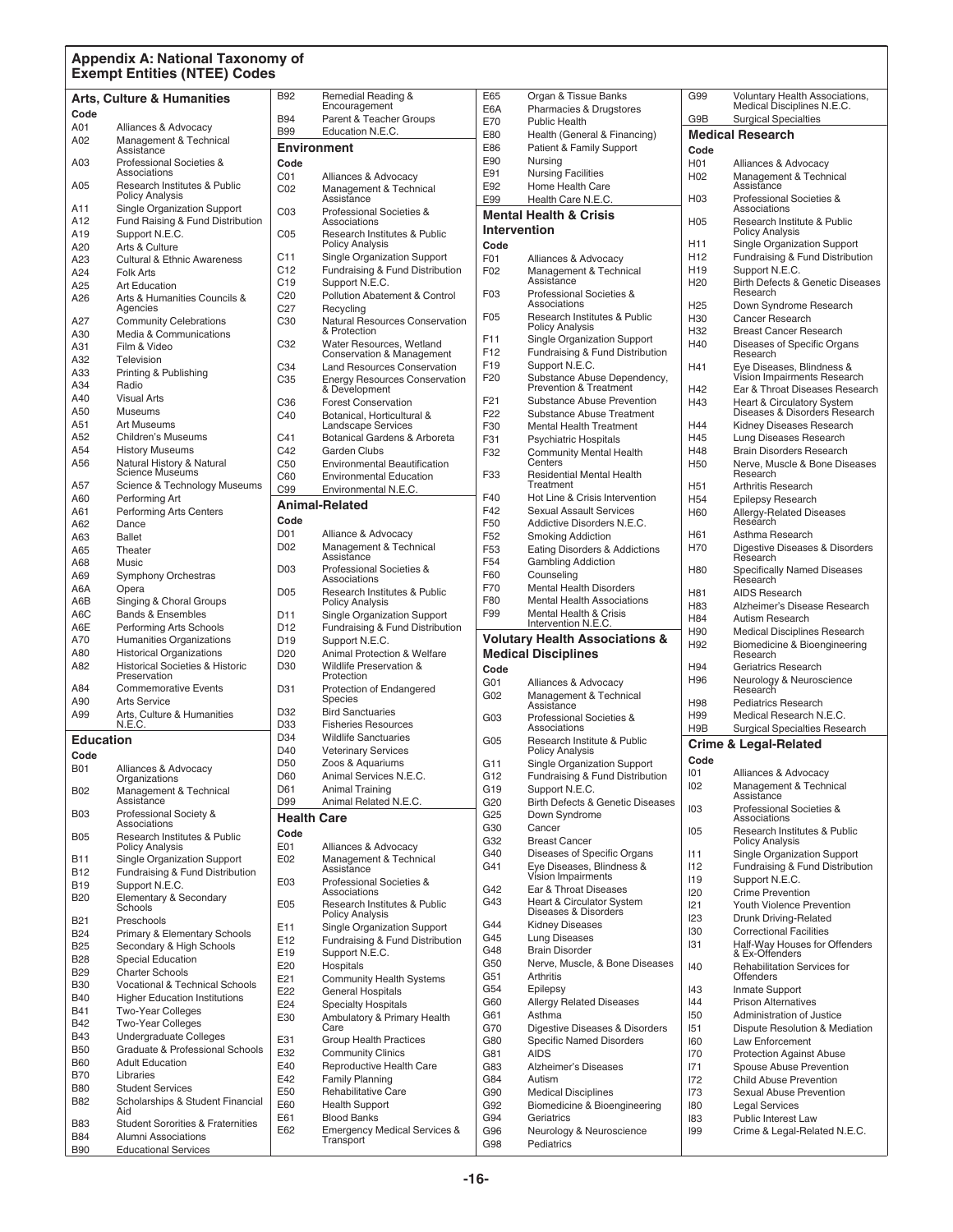# **Appendix A: National Taxonomy of Exempt Entities (NTEE) Codes** *(Continued)*

| Employment       |                                                             | L25              | <b>Housing Rehabilitation</b>                                | O12             | Fundraising & Fund Distribution                        |                 | <b>International, Foreign Affairs &amp;</b>                    |
|------------------|-------------------------------------------------------------|------------------|--------------------------------------------------------------|-----------------|--------------------------------------------------------|-----------------|----------------------------------------------------------------|
|                  |                                                             | L30              | <b>Housing Search Assistance</b>                             | O19             | Support N.E.C.                                         |                 | <b>National Security</b>                                       |
| Code             |                                                             | L40              | <b>Temporary Housing</b>                                     | O20             | Youth Centers & Clubs                                  |                 |                                                                |
| J <sub>01</sub>  | Alliances & Advocacy                                        | L41              | <b>Homeless Shelters</b>                                     | O <sub>21</sub> | <b>Boys Clubs</b>                                      | Code            |                                                                |
| J <sub>02</sub>  | Management & Technical<br>Assistance                        | L4A              | Hotels (except Casino Hotels) &                              | O22             | <b>Girls Clubs</b>                                     | Q <sub>01</sub> | Alliances & Advocacy                                           |
| J03              | Professional Societies &                                    |                  | Motels                                                       | O <sub>23</sub> | Boys & Girls Clubs                                     | Q <sub>02</sub> | Management & Technical                                         |
|                  | Associations                                                | L4B              | Bed and Breakfast Inns                                       | O30             | Adult & Child - Matching                               |                 | Assistance                                                     |
| J05              | Single Organization Support                                 | L50              | <b>Homeowners &amp; Tenants</b>                              |                 | Programs                                               | Q <sub>03</sub> | Professional Societies &<br>Associations                       |
| J11              | <b>Consumer Lending</b>                                     |                  | Associations                                                 | O31             | Big Brothers & Big Sisters                             | Q <sub>05</sub> | Research Institutes & Public                                   |
| J12              | Fundraising & Fund Distribution                             | L80              | <b>Housing Support</b>                                       | O40             | Scouting                                               |                 | <b>Policy Analysis</b>                                         |
| J19              | Support N.E.C.                                              | L81              | Home Improvement & Repairs                                   | O41             | Boy Scouts of America                                  | Q11             | Single Organization Support                                    |
| J20              | <b>Employment Preparation &amp;</b>                         | L82              | <b>Housing Expense Reduction</b>                             | O42             | Girl Scouts of the U.S.A.                              | Q12             | Fundraising & Fund Distribution                                |
|                  | Procurement                                                 |                  | Support                                                      | O43             | Camp Fire                                              | Q19             | Support N.E.C.                                                 |
| J21              | <b>Vocational Counseling</b>                                | L99              | Housing & Shelter N.E.C.                                     | O <sub>50</sub> | Youth Development Programs                             | Q <sub>20</sub> | Promotion of International                                     |
| J22              | Job Training                                                |                  | <b>Public Safety, Disaster</b>                               | O51             | Youth Community Service Clubs                          |                 | Understanding                                                  |
| J30              | <b>Vocational Rehabilitation</b>                            |                  | <b>Preparedness &amp; Relief</b>                             | O <sub>52</sub> | Youth Development - Agricultural                       | Q <sub>21</sub> | International Cultural Exchange                                |
| J32              | Goodwill Industries                                         | Code             |                                                              | O <sub>53</sub> | Youth Development - Business                           | Q22             | <b>International Academic</b>                                  |
| J33              | <b>Sheltered Employment</b>                                 | M01              | Alliances & Advocacy                                         | O <sub>54</sub> | Youth Development - Citizenship                        |                 | Exchange                                                       |
| J40              | <b>Labor Unions</b>                                         | M02              | Management & Technical                                       | O <sub>55</sub> | Youth Development - Religious                          | Q23             | International Exchange N.E.C.                                  |
| J99              | Employment N.E.C.                                           |                  | Assistance                                                   |                 | Leadership                                             | Q30             | <b>International Development</b>                               |
|                  | Food, Agriculture & Nutrition                               | M03              | Professional Societies &                                     | O99             | Youth Development N.E.C.                               | Q <sub>31</sub> | International Agricultural                                     |
|                  |                                                             |                  | Associations                                                 |                 | <b>Human Services</b>                                  |                 | Development                                                    |
| Code             |                                                             | M05              | Research Institutes & Public                                 |                 |                                                        | Q32             | International Economic                                         |
| K01              | Alliances & Advocacy                                        |                  | Policy Analysis                                              | Code            |                                                        | Q <sub>33</sub> | Development                                                    |
| K02              | Management & Technical                                      | M11              | <b>Single Organization Support</b>                           | P01             | Alliances & Advocacy                                   |                 | <b>International Relief</b><br>International Democracy & Civil |
|                  | Assistance                                                  | M12              | Fundraising & Fund Distribution                              | P02             | Management & Technical<br>Assistance                   | Q35             | Society Development                                            |
| K03              | Professional Societies &<br>Associations                    | M19              | Support N.E.C.                                               | P03             | Professional Societies &                               | Q40             | International Peace & Security                                 |
| K05              | Research Institutes & Public                                | M20              | Disaster Preparedness & Relief                               |                 | Associations                                           | Q41             | Arms Control & Peace                                           |
|                  | <b>Policy Analysis</b>                                      |                  | Services                                                     | P05             | Research Institutes & Public                           | Q42             | <b>United Nations Associations</b>                             |
| K11              | Single Organization Support                                 | M23              | Search & Rescue Squads                                       |                 | <b>Policy Analysis</b>                                 | Q43             | <b>National Security</b>                                       |
| K <sub>12</sub>  | Fundraising & Fund Distribution                             | M24              | <b>Fire Prevention</b>                                       | P <sub>11</sub> | <b>Single Organization Support</b>                     | Q50             | International Affairs, Foreign                                 |
| K19              | Support N.E.C.                                              | M40              | <b>Safety Education</b>                                      | P <sub>12</sub> | Fundraising & Fund Distribution                        |                 | Policy & Globalization                                         |
| K <sub>20</sub>  | <b>Agricultural Programs</b>                                | M41              | <b>First Aid</b>                                             | P <sub>19</sub> | Support N.E.C.                                         | Q51             | International Economic & Trade                                 |
| K <sub>25</sub>  | <b>Farmland Preservation</b>                                | M42              | <b>Automotive Safety</b>                                     | P <sub>20</sub> | Human Service Organizations                            |                 | Policy                                                         |
| K26              | Animal Husbandry                                            | M60              | Public Safety Benevolent<br>Associations                     | P <sub>21</sub> | <b>American Red Cross</b>                              | Q70             | <b>International Human Rights</b>                              |
| K28              | Farm Bureaus & Granges                                      | M99              | Public Safety, Disaster                                      | P <sub>22</sub> | Urban League                                           | Q71             | International Migration &                                      |
| K <sub>2</sub> A | Other Vegetable (except Potato)                             |                  | Preparedness & Relief N.E.C.                                 | P <sub>24</sub> | <b>Salvation Army</b>                                  |                 | Refugee Issues                                                 |
|                  | & Melon Farming                                             |                  |                                                              | P26             | <b>Volunteers of America</b>                           | Q99             | International, Foreign Affairs &                               |
| K <sub>2</sub> B | Soil Preparation, Planting, &                               |                  | <b>Recreation &amp; Sports</b>                               | P <sub>27</sub> | Young Men's or Women                                   |                 | National Security N.E.C.                                       |
|                  | Cultivating                                                 | Code             |                                                              |                 | Associations                                           |                 | Civil Rights, Social Action &                                  |
| K <sub>2</sub> C | Wineries                                                    | <b>N01</b>       | Alliances & Advocacy                                         | P28             | Neighborhood Centers                                   | Advocacy        |                                                                |
| K30              | Food Programs                                               | N02              | <b>Employment Services</b>                                   | P <sub>29</sub> | <b>Thrift Shops</b>                                    | code            |                                                                |
| K31              | Food Banks & Pantries                                       | <b>N03</b>       | Professional Societies &<br>Associations                     | P30             | <b>Children &amp; Youth Services</b>                   | R01             | Alliances & Advocacy                                           |
| K34              | Congregate Meals                                            | <b>N05</b>       | Research Institutes & Public                                 | P31             | Adoption                                               |                 | Organizations                                                  |
| K35              | Soup Kitchens                                               |                  | <b>Policy Analysis</b>                                       | P32             | <b>Foster Care</b>                                     | R <sub>02</sub> | Management & Technical                                         |
| K36              | Meals on Wheels                                             | N11              | <b>Single Organization Support</b>                           | P33             | Child Day Care                                         |                 | Assistance                                                     |
| K40              | Nutrition                                                   | N <sub>12</sub>  | Fundraising & Fund Distribution                              | P40             | <b>Family Services</b>                                 | R <sub>03</sub> | Professional Societies &<br>Associations                       |
| K50              | <b>Home Economics</b>                                       | N19              | Support N.E.C.                                               | P42             | <b>Single Parent Agencies</b>                          | R <sub>05</sub> | Research Institutes & Public                                   |
| K6A              | <b>Meat Markets</b>                                         | N <sub>20</sub>  | Camps                                                        | P43             | Family Violence Shelters,                              |                 | <b>Policy Analysis</b>                                         |
| K6B              | Confectionery & Nut Stores                                  | N <sub>2</sub> A | RV (Recreational Vehicle) Parks                              |                 | Services                                               | R <sub>11</sub> | Single Organization Support                                    |
| K6C              | Caterers                                                    |                  | & Campgrounds                                                | P44             | In-Home Assistance                                     | R <sub>12</sub> | Fundraising & Fund Distribution                                |
| K6D              | <b>Mobile Food Services</b>                                 | N <sub>2</sub> B |                                                              | P45             | Family Services for Adolescent<br>Parents              | R <sub>19</sub> | Support N.E.C.                                                 |
| K6E              | <b>Drinking Places</b>                                      |                  | Recreational and Vacation<br>Camps (Except Campgrounds)      | P46             |                                                        | R <sub>20</sub> | <b>Civil Rights</b>                                            |
| K6F              | Snack Nonalcoholic Beverage                                 | N30              | Physical Fitness & Community                                 | P47             | <b>Family Counseling</b><br><b>Pregnancy Centers</b>   | R <sub>22</sub> | <b>Minority Rights</b>                                         |
|                  | Bars                                                        |                  | <b>Recreational Facilities</b>                               | P50             | Personal Social Services                               | R <sub>23</sub> | Disabled Persons' Rights                                       |
| K90              | Limited-Service Restaurants                                 | N31              | <b>Community Recreational Centers</b>                        | P <sub>51</sub> | <b>Financial Counseling</b>                            | R <sub>24</sub> | Womens' Rights                                                 |
| K91              | Supermarkets & Other Grocery<br>(except Convenience) Stores | N32              | Parks & Playgrounds                                          | P <sub>52</sub> | <b>Transportation Assistance</b>                       | R <sub>25</sub> | Seniors' Rights                                                |
| K92              | <b>Convenience Stores</b>                                   | N40              | Sports Training Facilities,<br>Agencies                      | P <sub>58</sub> | <b>Gift Distribution</b>                               | R <sub>26</sub> | Lesbian & Gay Rights                                           |
| K93              | Fruit & Vegetable Markets                                   | N50              | <b>Recreational Clubs</b>                                    | P60             | <b>Emergency Assistance</b>                            | R <sub>28</sub> | Children's Rights                                              |
| K94              | All Other Specialty Food Stores                             | N <sub>52</sub>  | Fairs                                                        | P61             | Travelers' Aid                                         | R30             | Intergroup & Race Relations                                    |
| K95              | Food (Health) Supplement                                    | N60              | <b>Amateur Sports</b>                                        | P62             | <b>Victims' Services</b>                               | R40             | Voter Education & Registration                                 |
|                  | <b>Stores</b>                                               | N61              | Fishing & Hunting                                            | P70             | Residential Care & Adult Day                           | R60             | <b>Civil Liberties</b>                                         |
| K96              | Warehouse Clubs &                                           | N62              | Basketball                                                   |                 | Programs                                               | R61             | <b>Reproductive Rights</b>                                     |
|                  | Supercenters                                                | N63              | <b>Baseball &amp; Softball</b>                               | P71             | <b>Adult Day Care</b>                                  | R62             | Right to Life                                                  |
| K97              | <b>Food Service Contractors</b>                             | N64              | Soccer                                                       | P73             | <b>Group Homes</b>                                     | R63             | Censorship, Freedom of Speech                                  |
| K98              | <b>Full-Service Restaurants</b>                             | N65              | Football                                                     | P74             | Hospices                                               |                 | & Press                                                        |
| K99              | Food, Agriculture & Nutrition                               | N66              | <b>Racquet Sports</b>                                        | P75             | Supportive Housing for Older                           | R67             | Right to Die & Euthanasia                                      |
|                  | N.E.C.                                                      | N67              | Swimming & Other Water                                       |                 | Adults                                                 | R99             | Civil Rights, Social Action &                                  |
|                  | <b>Housing &amp; Shelter</b>                                |                  | Recreation                                                   | P76             | Homes for Children &                                   |                 | Advocacy N.E.C.                                                |
| Code             |                                                             | N68              | <b>Winter Sports</b>                                         |                 | Adolescents                                            |                 | <b>Community Improvement &amp;</b>                             |
| L <sub>0</sub> 1 | Alliances & Advocacy                                        | N69              | Equestrian                                                   | P7A             | Residential Intellectual &<br>Developmental Disability |                 | <b>Capacity Building</b>                                       |
| L <sub>02</sub>  | Management & Technical                                      | N6A              | Golf                                                         |                 | Facilities (Group Homes,                               | Code            |                                                                |
|                  | Assistance                                                  | N70              | <b>Amateur Sports Competitions</b>                           |                 | Intermediate Care Facilities &                         | S01             | Alliances & Advocacy                                           |
| L <sub>03</sub>  | Professional Societies &                                    | N71              | Olympics                                                     |                 | Hospitals)                                             | S <sub>02</sub> | Management & Technical                                         |
|                  | Associations                                                | N72              | <b>Special Olympics</b>                                      | P80             | Centers to Support the<br>Independence of Specific     |                 | Assistance                                                     |
| L <sub>05</sub>  | Research Institutes & Public<br><b>Policy Analysis</b>      | N80              | Professional Athletic Leagues                                |                 | Populations                                            | S <sub>03</sub> | Professional Societies &                                       |
| L11              | Single Organization Support                                 | N99              | Recreation & Sports N.E.C.                                   | P81             | <b>Senior Centers</b>                                  |                 | Associations                                                   |
| L12              | Fundraising & Fund Distribution                             |                  | <b>Youth Development</b>                                     | P82             | Developmentally Disabled                               | S <sub>05</sub> | Research Institutes & Public                                   |
| L <sub>19</sub>  | Support N.E.C.                                              |                  |                                                              |                 | Centers                                                |                 | <b>Policy Analysis</b>                                         |
| L <sub>20</sub>  | Housing Development,                                        | Code<br>O01      |                                                              | P83             | <b>Womens' Centers</b>                                 | S <sub>11</sub> | Single Organization Support                                    |
|                  | Construction & Management                                   | O02              | Alliances & Advocacy                                         | P84             | Ethnic & Immigrant Centers                             | S <sub>12</sub> | Fund Raising & Fund Distribution                               |
| L21              | Low-Income & Subsidized Rental                              |                  | Management & Technical<br>Assistance                         | P85             | <b>Homeless Centers</b>                                | S <sub>19</sub> | Support N.E.C.                                                 |
|                  | Housing                                                     | O03              | Professional Societies &                                     | P86             | Blind & Visually Impaired                              | S20             | Community & Neighborhood<br>Development                        |
| L <sub>22</sub>  |                                                             |                  |                                                              |                 | Centers                                                |                 |                                                                |
|                  |                                                             |                  | Associations                                                 |                 |                                                        |                 |                                                                |
|                  | Senior Citizens' Housing &<br>Retirement Communities        | O05              | <b>Research Institutes &amp; Public</b>                      | P87             | Deaf & Hearing Impaired Centers                        | S <sub>21</sub> | <b>Community Coalitions</b>                                    |
| L24              | Independent Housing for People<br>with Disabilities         | O11              | <b>Policy Analysis</b><br><b>Single Organization Support</b> | P88<br>P99      | <b>LGBT Centers</b><br>Human Services N.E.C.           | S22             | Neighborhood & Block<br>Associations                           |